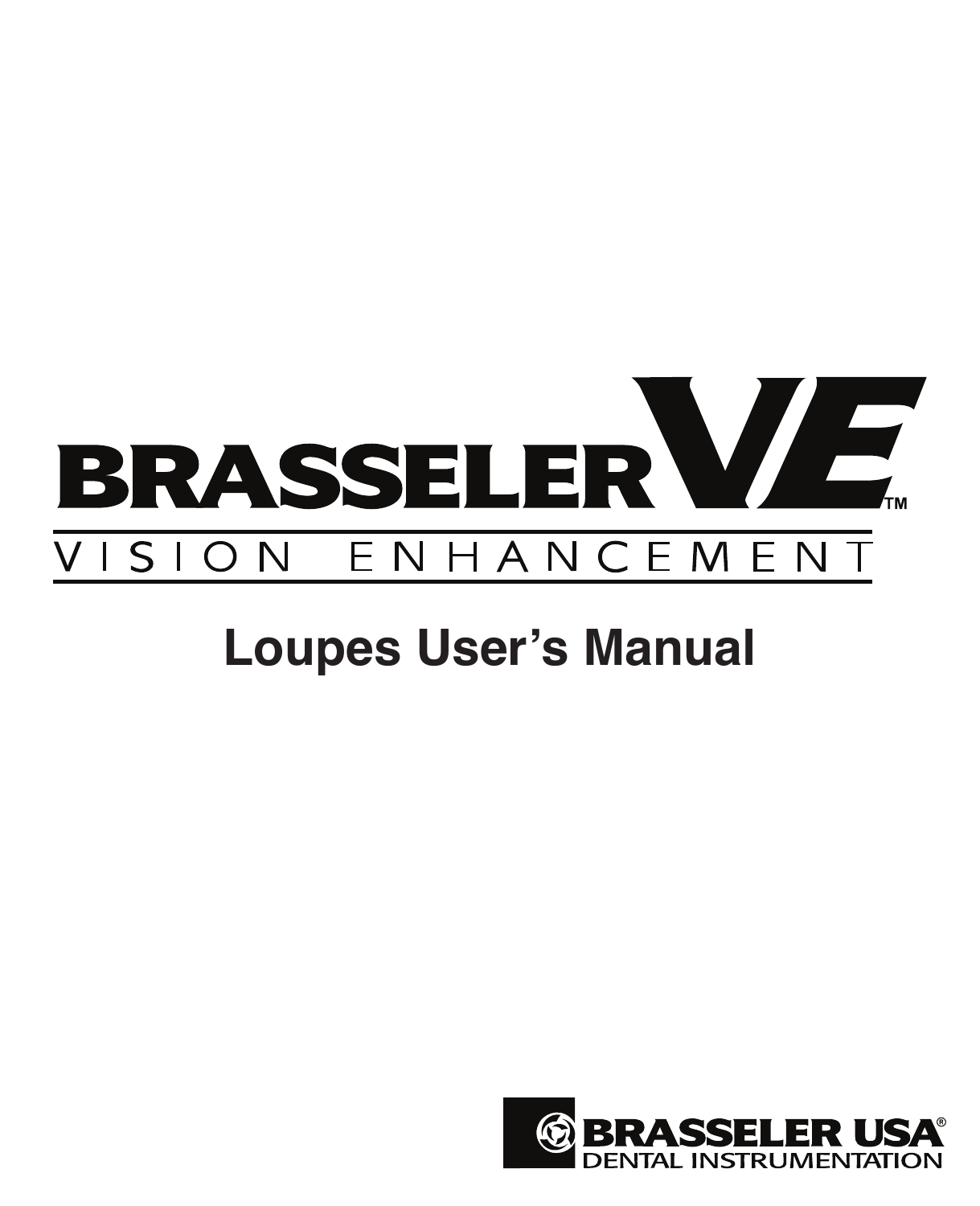## **Getting started with Brassler USA® Telescopes**

**Although your new telescopes have been fully tested and adjusted by our factory technicians, they may need to be initially customized to your facial anatomy. Please read the following guide to learn how to adjust and care for your new telescopes — now and in the future. If you need help, call a trained technician. See the back of this manual for contact information.**

#### **Table of Contents**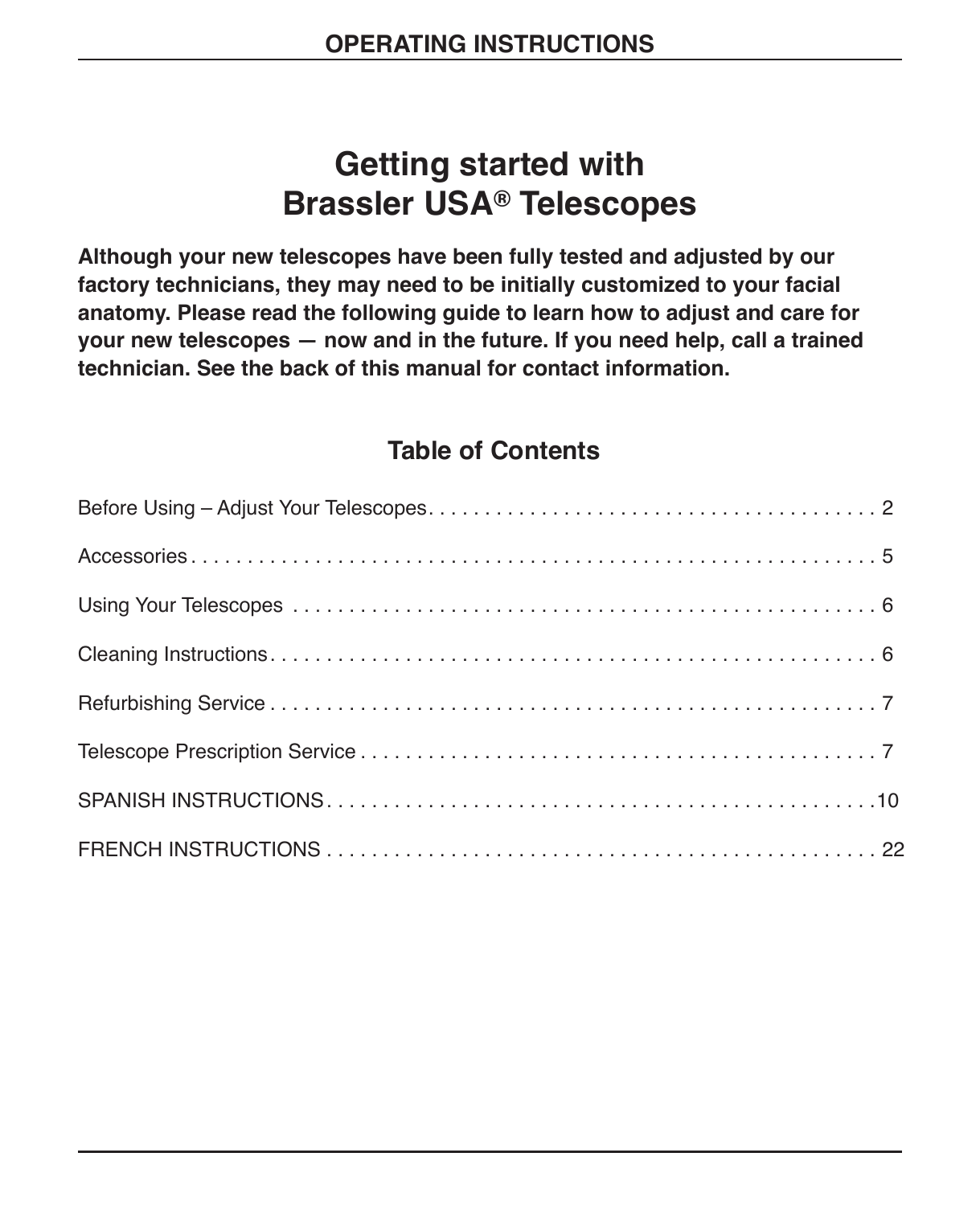## **Before Using – Adjust Your Telescopes**



(Fig. 1)



Use of headstrap distributes weight around head, allowing all-day wearing comfort.

- **a.** Loosen bead.
- **b.** Place frames on head, tighten bead comfortably.
- **c.** To remove, loosen bead, grasp temples, pull up and forward (Fig. 1).

## *2. Adjust Nosepad*

Squeeze or spread nose pad so that pads sit flat on nose (Fig. 2).

- **a.** To lower frame, spread pad apart.
- **b.** To raise frame, squeeze pad together.



Sit in your working position and view the operating site. If your working distance is correct, the image should be in focus. If the image is blurry, you may require an adjustment to your working distance.

- **a.** If the image comes into focus when you lean in, toward the operating site, then you should consider a **shorter** working distance.
- **b.** If the image comes into focus as you lean back, further from the operating site, then you should consider a **longer** working distance.

If you need a different working distance, contact your local Brasseler USA representative, or call 1-800-841-4522.



(Fig. 2)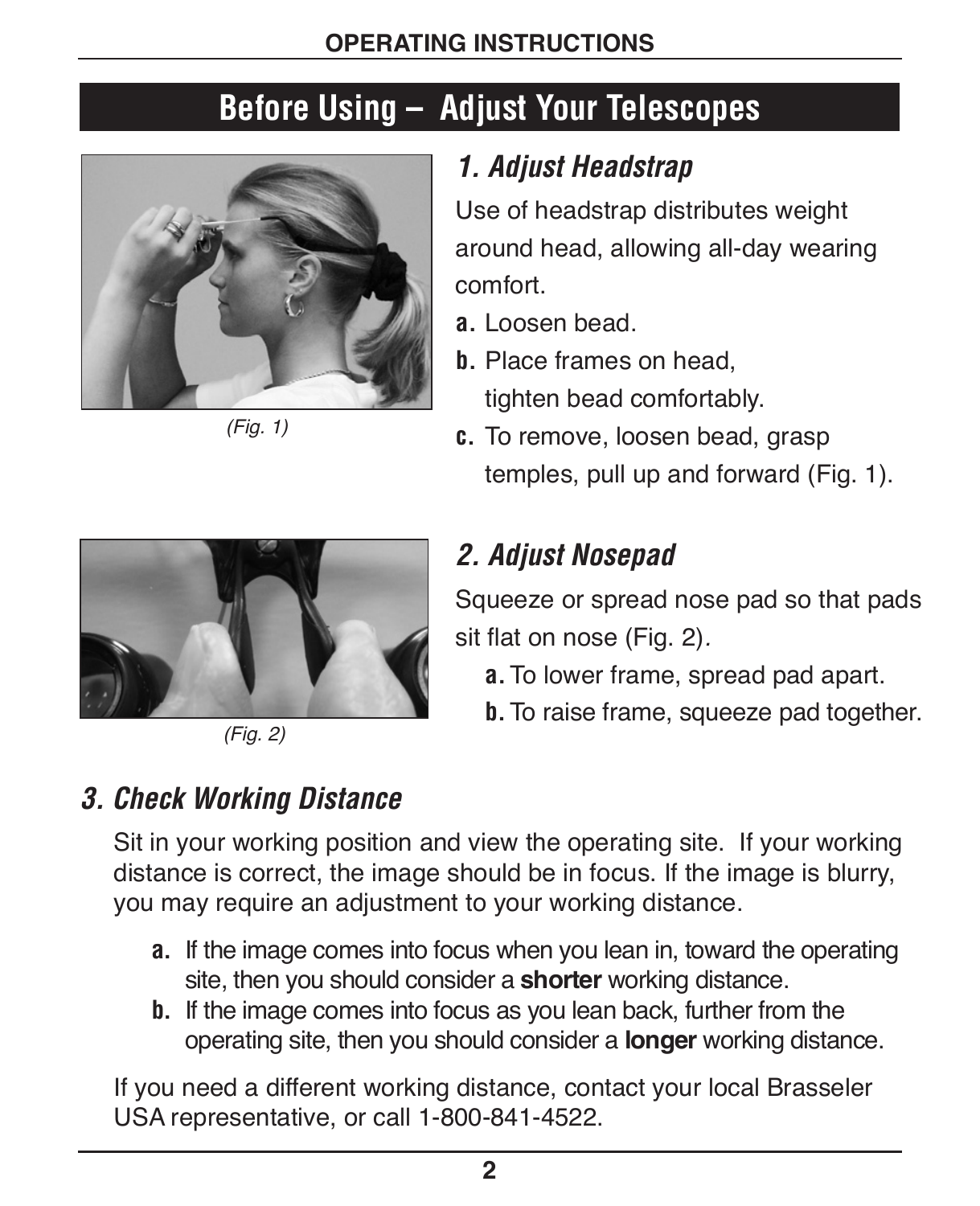## *4a.Check Telescope Convergence - Through-the-Lens Loupes*



(Fig. 4)



(Fig. 5) Raise or lower to gain clear field-of-view

When the focus is properly adjusted. the two circles that form the field-of-view should form an ellipse (Fig. 4).

If the field is not clear, there is double vision, eye strain or no field-of-view:

 **a.** Reposition frame and/or telescope on your face until there is a clear field (Fig. 5).

 **Note** if you have raised or lowered the frame on your face.

- **b.** If the frame needs to be lowered spread the nosepads.
- **c.** If the frame needs to be raised squeeze the nosepads together.





(Fig. 7)

## *4b.Check Telescope Convergence – Flip-Up Loupes*

- Incorrect Correct **a.**  Flip telescopes down so they touch the eyeglass lens, and verify that image is correct (Fig. 6).
	- **b.** If incorrect, rotate pupil knob until you see one oval or circular field without overlapping circles (Fig. 7).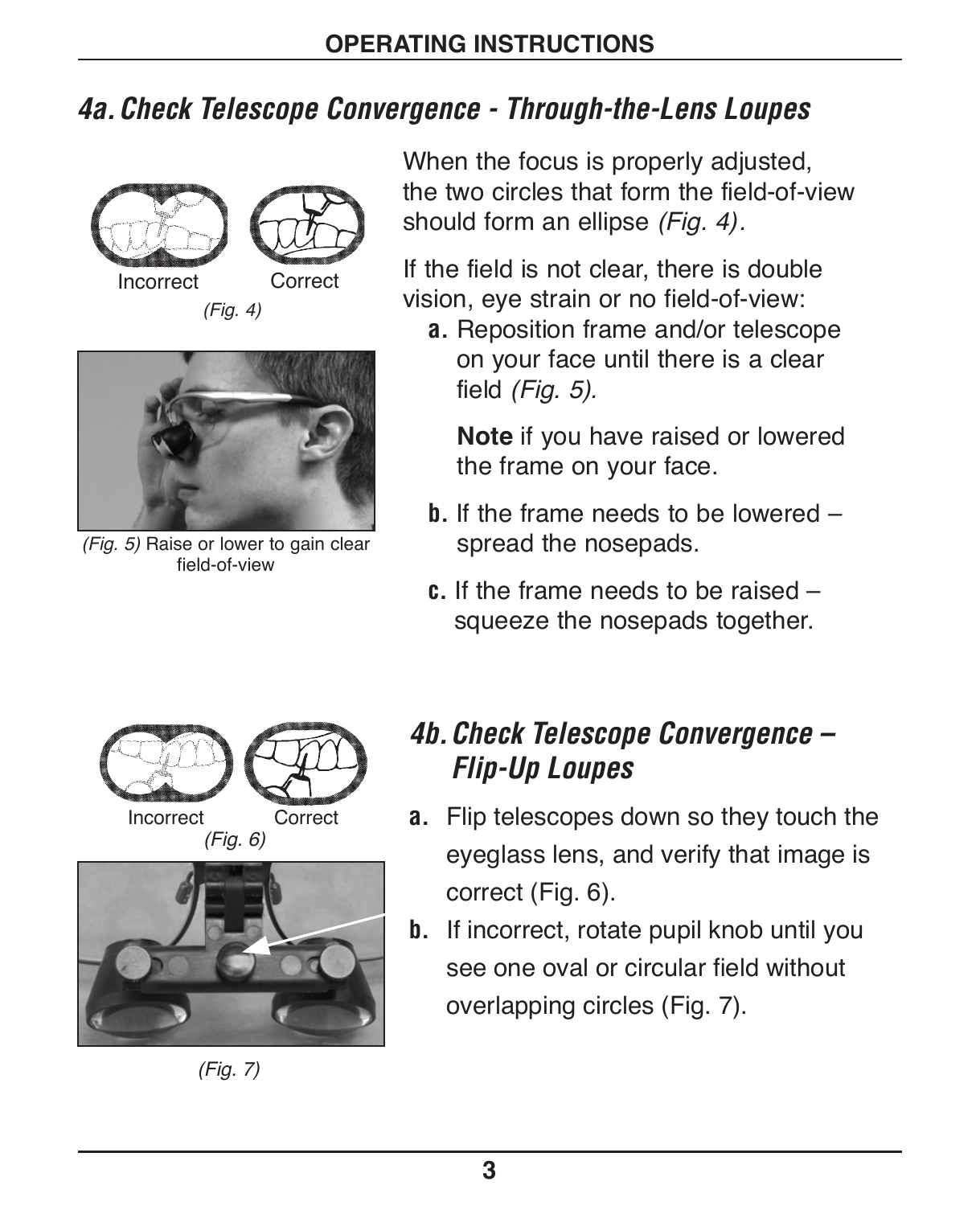



(Fig. 8)

## Lower Hinge Screw *5. Check Downward Angle – Flip-Up Telescopes*

#### **Hinge Angle**

A comfortable, downward angle has been preset at the factory.

- 1. In your operating position, with telescopes flipped down, have someone look at them from the side. They should be able to draw an imaginary line through the middle of the telescope to the operating site.
- 2. If not, loosen the lower hinge screw and adjust height and angle to match the imaginary line (Fig. 8).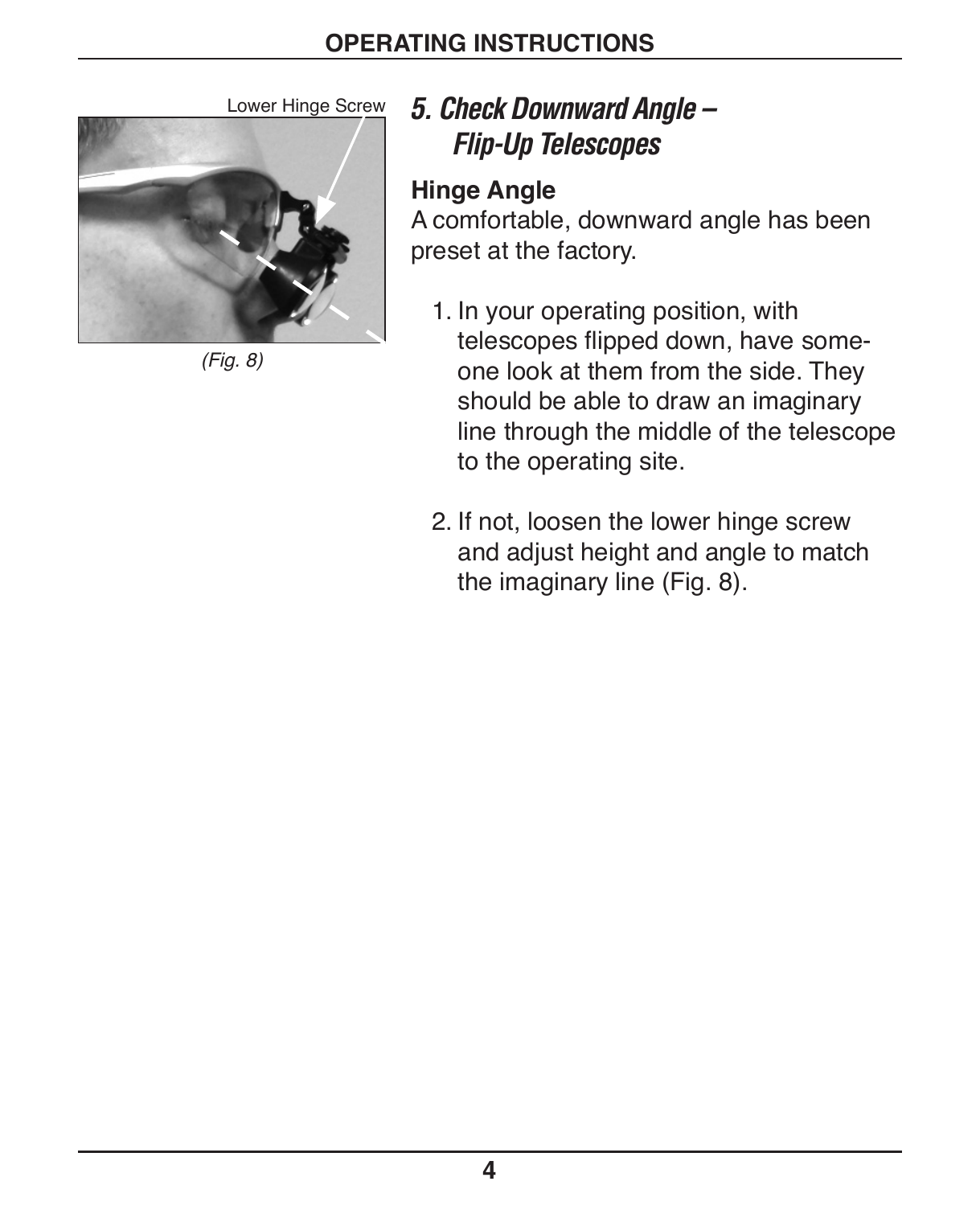## **Accessories**

## *1. Side Shields*

Your loupe is equipped with side shields to protect your eyes from backsplash. To attach side shields, simply push the two tabs on the top of each shield into the notches on the bottom of each temple arm.

## *2. Lens Cap Covers*

Brasseler USA provides lens cap covers for your loupes. These covers are designed to protect the lens from scratches or damage during air abrasion procedures.

## *3. Flip Grip (only included with flip-up loupes)*



The flip grips included with your flip-up loupes allow you to lift the loupes from your field of vision without contaminating your gloves or instruments.

Rinse under fast-running water to remove gross debris. Disinfect using either a quaternary ammonium disinfectant such as CaviCide®, or a phenol alcohol-based spray such as Lysol® brand disinfectant. Follow the label directions.\*

\*CaviCide and Lysol are not registered trademarks of Brasseler USA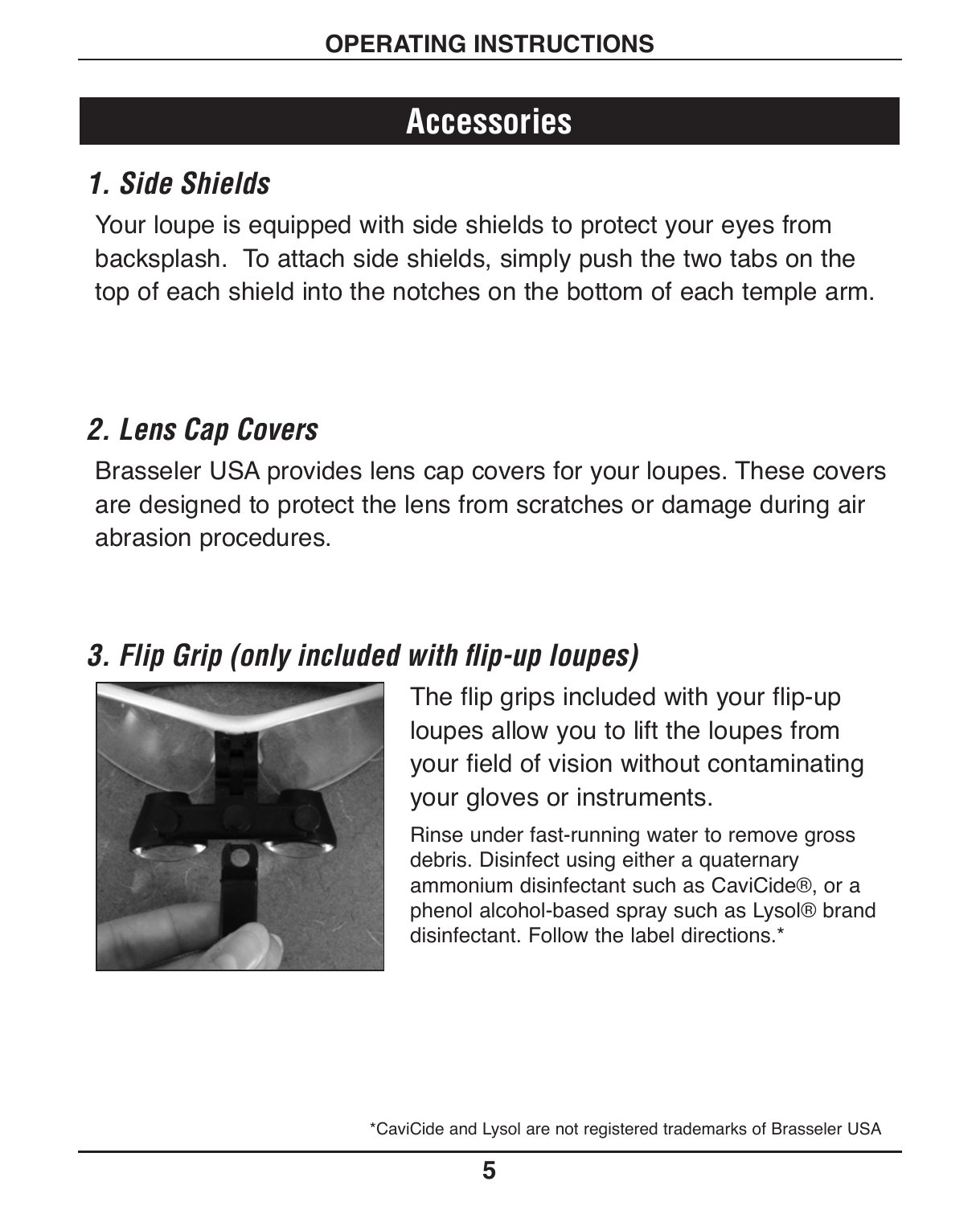## **Using Your Telescopes**

It is normal to experience some disorientation when first using magnification. Some professionals begin to use the telescopes full-time and some require a breaking-in period.

If you experience difficulty, gradually increase the length of daily use. Generally a break-in period lasts no more than two to three weeks. Call Technical Support if you need assistance.

## **Cleaning Instructions**

Your telescopes are manufactured from the highest quality components and will provide you with a long, useful life, with proper care. These are precision optical instruments that must be properly cleaned and protected from rough use and improper storage. To avoid scratching the telescope lenses, rinse the telescopes and frame under fast-running water to remove gross debris. DO NOT SUBMERGE IN ANY LIQUID OR AN ULTRASONIC CLEANER OR DAMAGE MAY RESULT.

You may disinfect using either a quaternary ammonium disinfectant such as CaviCide®, or a phenol alcohol-based spray such as Lysol® brand disinfectant. Follow the label directions. DO NOT USE AN AUTOCLAVE, CHEMICLAVE, GLUTARALDEHYDE, IODOPHOR OR ANY OTHER STERILIZATION METHOD, OR DAMAGE MAY RESULT. If there are any questions, please call Customer Service.

Finally, clean all lens surfaces with an optical lens cleaning cloth that is formulated for use with coated lens surfaces. These cleaning cloths can be purchased at major retail chains, optical stores and drug stores.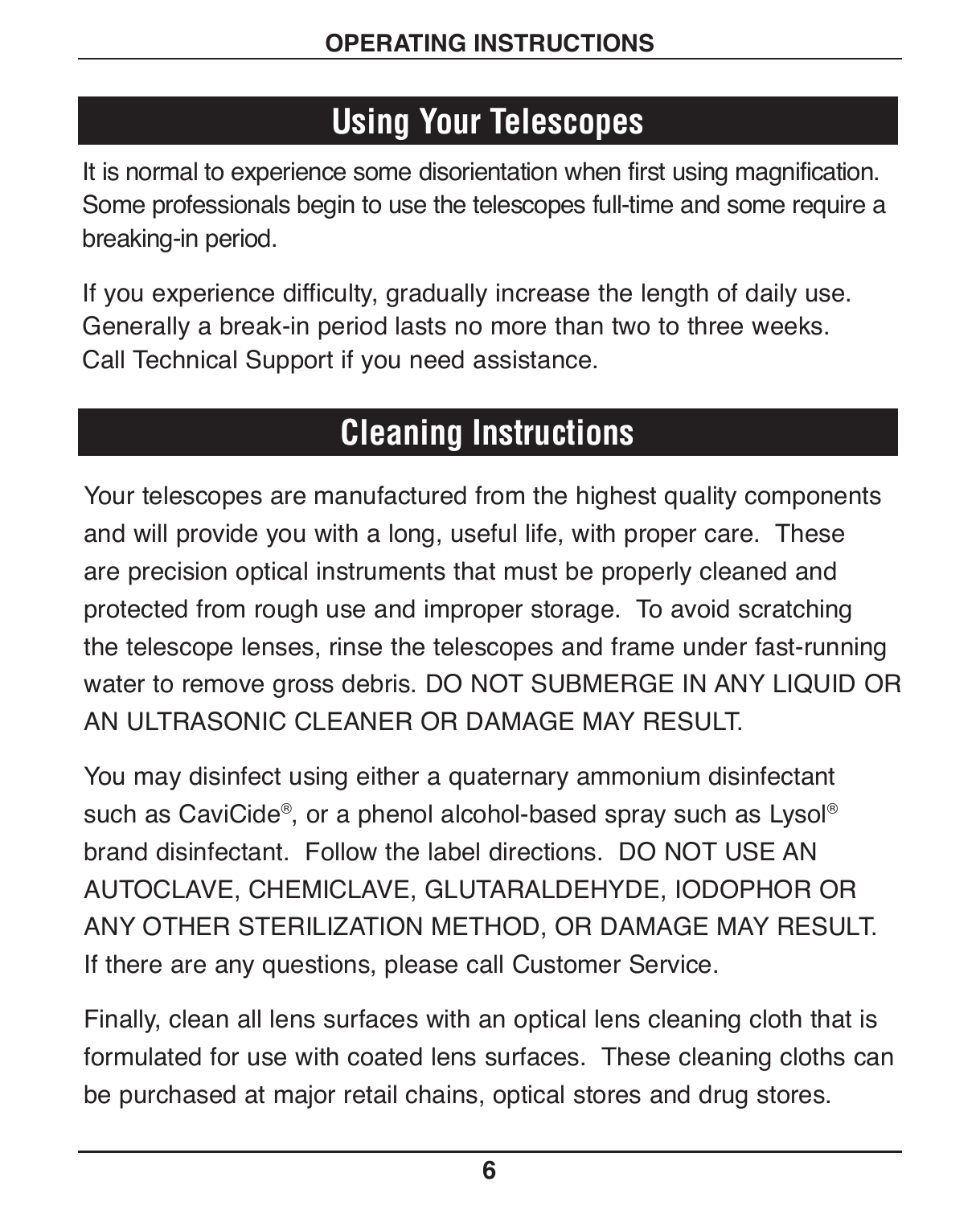## **Telescope Prescription Service**

When your eyes change, you can send your telescopes to Brasseler USA to install your new prescription. Package your telescopes and prescription carefully and call Technical Support at 800-841-4522 to make arrangements. Ship them to the address on the back of this manual. DO NOT SHIP BEFORE CALLING TO MAKE ARRANGEMENTS.

When coordinating the return of your telescope, please allow sufficient time for the installation of your prescription. If you are sending in a through-the-lens telescope, your new prescription needs to be installed in both the eyeglass lens and inside the telescopes. Please discuss your schedule with Technical Support to coordinate the return shipment of your telescopes.

## **Warranty, Returns & Exchange Policy**

Brasseler USA guarantees our products, their performance and customer satisfaction. If the loupes are not satisfactory to the end user, they can be returned for any reason within 30 days of date of purchase. Items returned showing signs of use, abuse or neglect will not be credited.

#### **Exceptions on Returns/Exchanges**

- 1. Through-the-lens style loupes with prescription added to either loupe frames or back of loupe barrels cannot be returned for any reason other than manufacturing defect.
- 2. Flip-up style loupe frames and/or loupe barrels with prescription added cannot be returned for money back. Cost of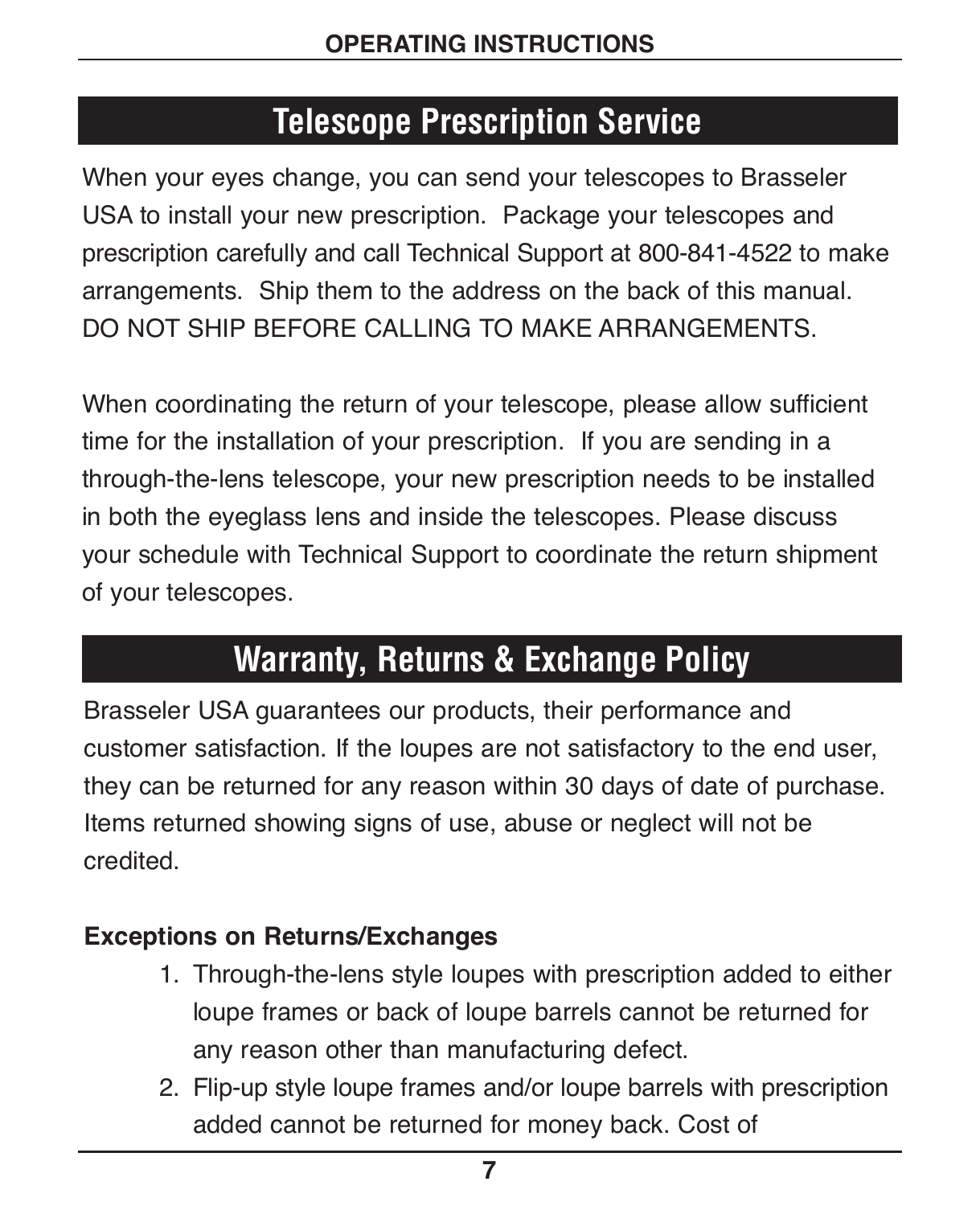prescription-added loupe barrels and/or frames cannot be refunded; however cost of an unaltered component (loupe or frame) can be returned for credit if it is found to be in saleable condition and has no visible signs of use. Prescription-added loupe barrels or frames can be combined by Brasseler USA with a new frame or loupe barrel of the customer's choosing.

3. Through-the-lens style loupes with no prescription added to either frames or back of barrels may be exchanged or returned for money back within 30 day trial period as long as product shows no visible signs of use.

#### **Loupes Warranty**

Brasseler USA will provide a **limited lifetime warranty** against manufacturing defect on optic barrels and all working parts of Flip-up hinge mechanism. In addition, Brasseler USA will provide a 3-Year limited warranty on all loupe frames, including carrier lenses and side shields.

If frame breakage occurs within the warranty period, Brasseler USA will repair (or replace if they cannot be repaired) loupe frames. Cost of prescription to be added to new frames and cost of re-drilling TTL frames not included in warranty. As with any product, it should be expected that component parts will show wear and tear with use over time and may eventually need to be replaced. Replacement component parts are available. Damage to optic barrels due to customer negligence,misuse or abuse are not covered under the warranty.(Examples of negligence, misuse or abuse would include but are not limited to, submerging the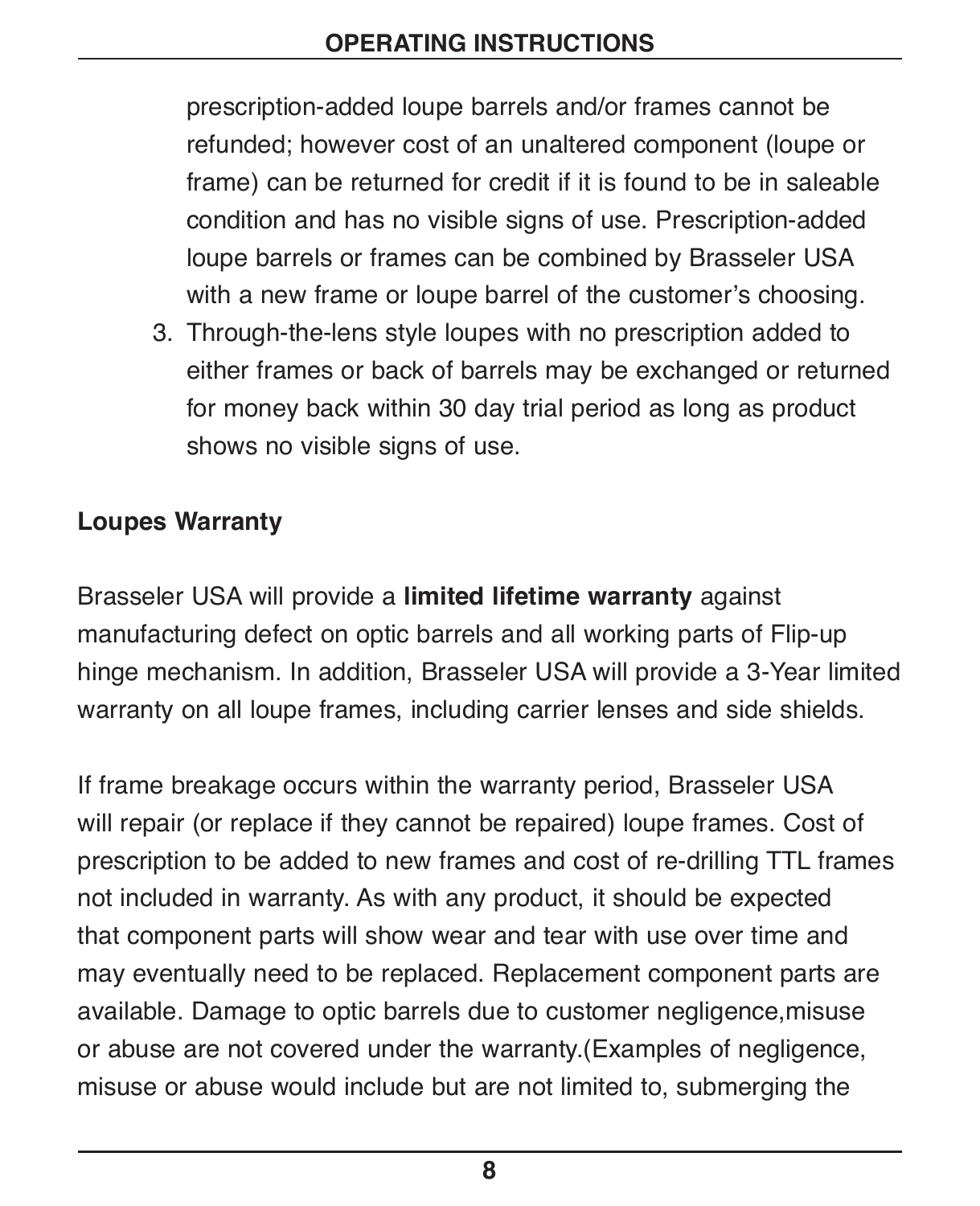product in water, wiping the product with chemicals other than those specified in the owner's manual, dropping or mishandling the product or scratching of the lenses).

**To return, exchange or obtain warranty repairs, please contact Brasseler USA's Handpiece Inside Account Management Team at 800-841-4522 for a Return Materials Authorization (RMA#) and return label.**

When product is returned, the Brasseler USA-assigned RMA# must accompany the product. Brasseler USA is not responsible for any returned product without an assigned RMA#. Return prodcut with RMA# to:

**Brasseler USA One Brasseler Boulevard Savannah, GA 31419**

Distributed by:



1-800-841-4522 **www.BrasselerUSA.com** One Brasseler Boulevard, Savannah, GA 31419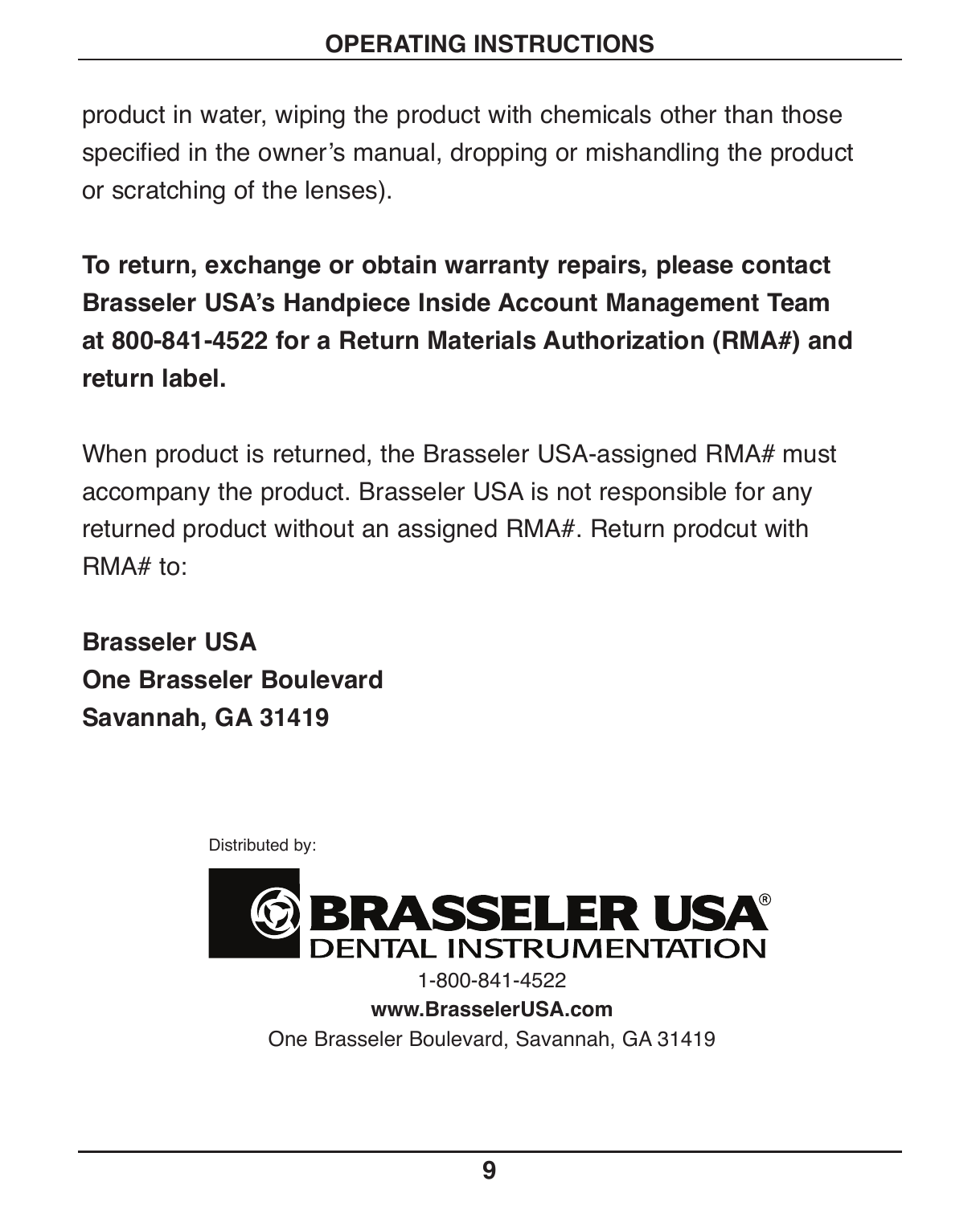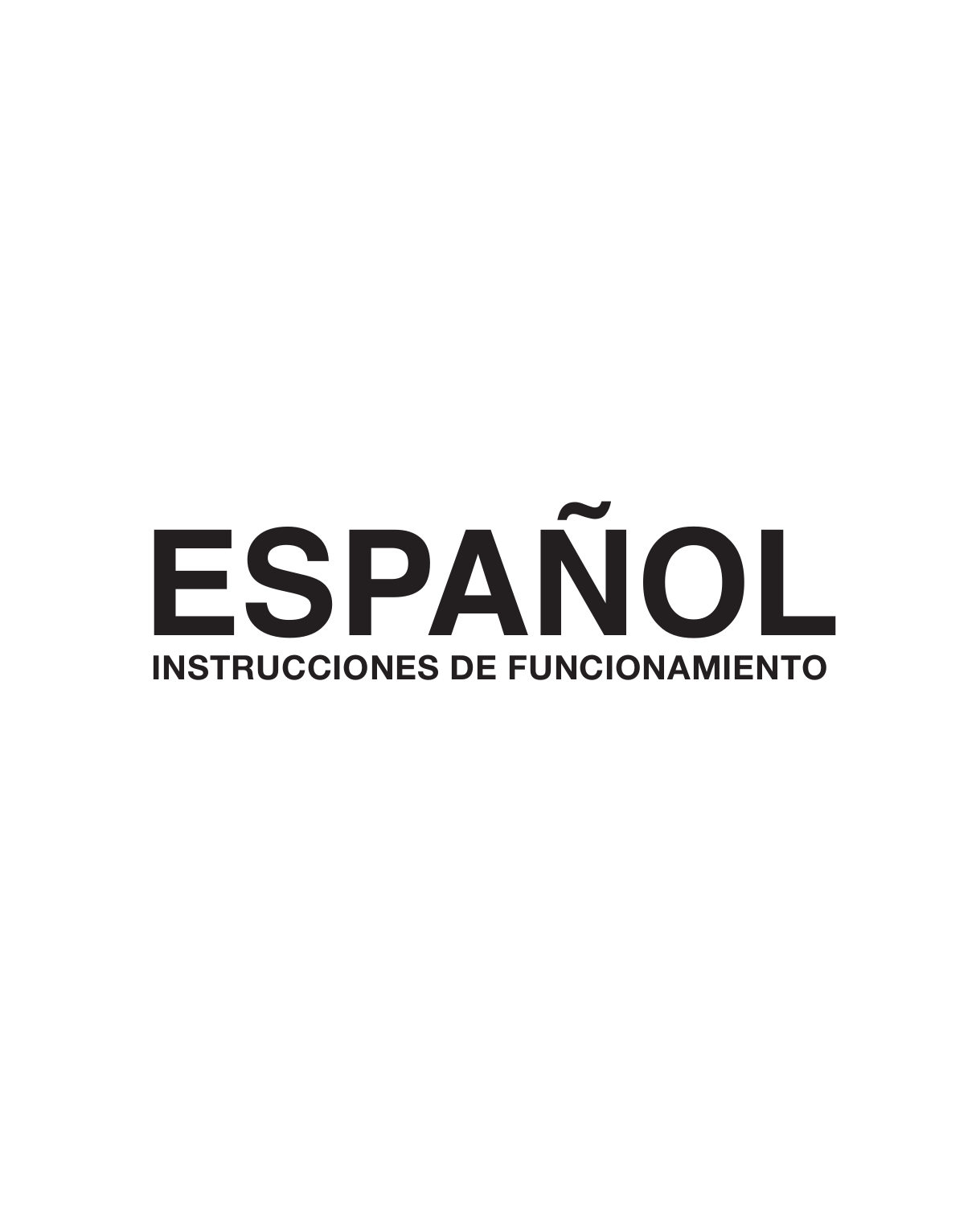

# Manual del usuario de lupas

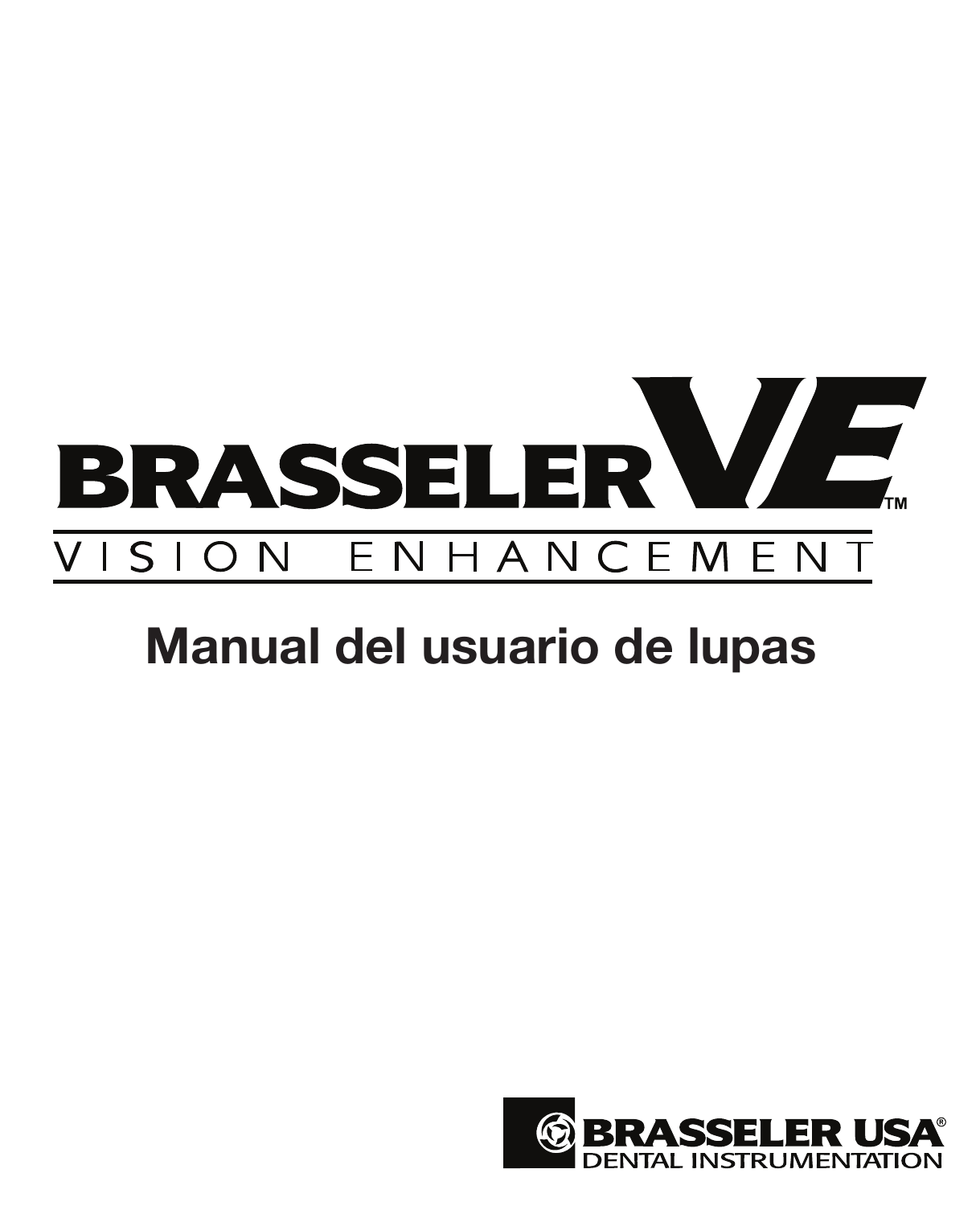## Introducción al uso de los telescopios Brasseler USA®

Si bien sus nuevos telescopios han sido probados y ajustados por completo por los técnicos de nuestra fábrica, es posible que necesiten ser adaptados inicialmente a su anatomía facial. Lea la siguiente guía para saber cómo ajustar y cuidar sus telescopios nuevos, ahora y en el futuro. Si necesita ayuda, consulte a un técnico capacitado. Para obtener información de contacto, vea la contratapa de este manual.

#### Índice de contenidos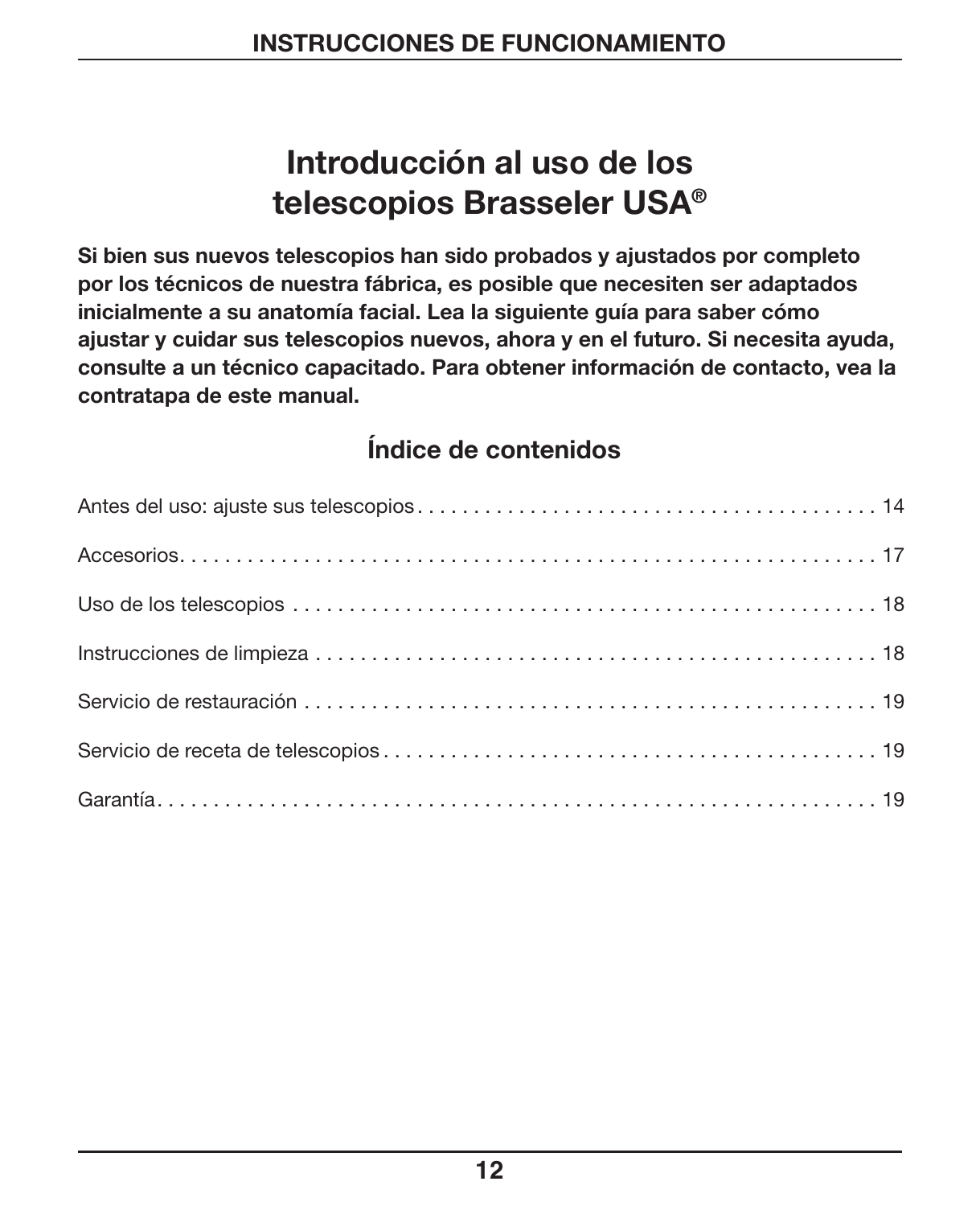## Antes del uso: ajuste sus telescopios



(Fig. 1)

## 1. Ajuste la correa

El uso de la correa distribuye el peso alrededor de la cabeza, lo que permite un uso confortable durante todo el día.

- a. Afloje la cuenta.
- b. Colóquese los marcos en la cabeza y ajuste las cuentas de manera que le resulte confortable.
- c. Para retirar, afloje la cuenta, tome el marco desde la sien hacia arriba y hacia atrás (Fig. 1).



(Fig. 2)

## 2. Ajuste el puente

Apriete o afloje el puente de manera que calce cómodamente en la nariz (Fig. 2).

- a. Para bajar el marco, afloje para abrir el puente.
- b. Para levantar el marco, apriete para ajustar el puente.

## 3. Control de distancia de trabajo

Siéntese en su posición de trabajo y observe el lugar de operación. Si la distancia de trabajo es la correcta, la imagen debería percibirse en foco. Si la imagen se ve borrosa, es posible que necesite ajustar la distancia de trabajo.

- a. Si logra enfocar la imagen cuando usted se inclina hacia el lugar de operación, deberá considerar trabajar a una distancia más corta.
- b. Si logra enfocar la imagen cuando usted se inclina hacia atrás alejándose del lugar de trabajo, deberá considerar trabajar a una distancia más larga.

Si necesita una distancia de trabajo diferente, contáctese con su representante local de Brasseler USA o llame al 1-800-841-4522.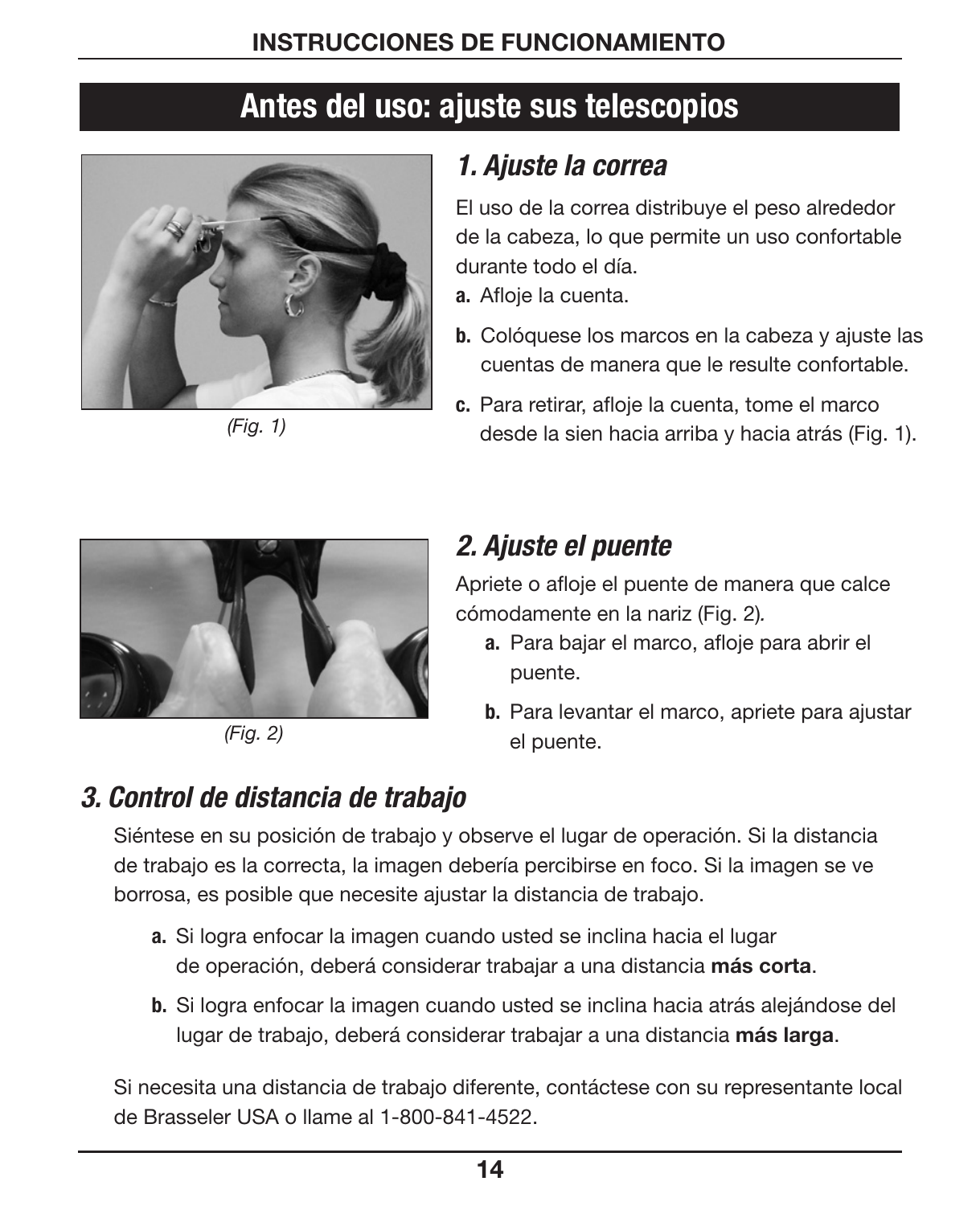#### 4a. Verifique la convergencia del telescopio: lupas a través de las lentes



(Fig. 4)



(Fig. 5) Levante o baje para lograr un campo visual claro

Cuando el foco esté ajustado de forma correcta, los dos círculos que forman el campo visual deben formar un elipse (Fig. 4).

Si el campo no está claro, la visión es doble, siente fatiga visual o no hay campo visual:

a. Reposicione el marco y/o el telescopio sobre su rostro hasta que logre ver un campo claro (Fig. 5).

 Observe si ha levantado o bajado el marco sobre su rostro.

- b. Si debe bajar el marco, afloje para abrir el puente.
- c. Si debe subir el marco, apriete para ajustar el puente.





(Fig. 7)

#### 4b. Verifique la convergencia del telescopio: lupas ajustables

- Incorrecto Correcto a. Ajuste los telescopios hacia abajo de manera que toquen las lentes, y verifique si la imagen es correcta (Fig. 6).
	- b. Si es incorrecta, gire la perilla de la pupila hasta que vea un campo circular u oval sin círculos que se superponen (Fig. 7).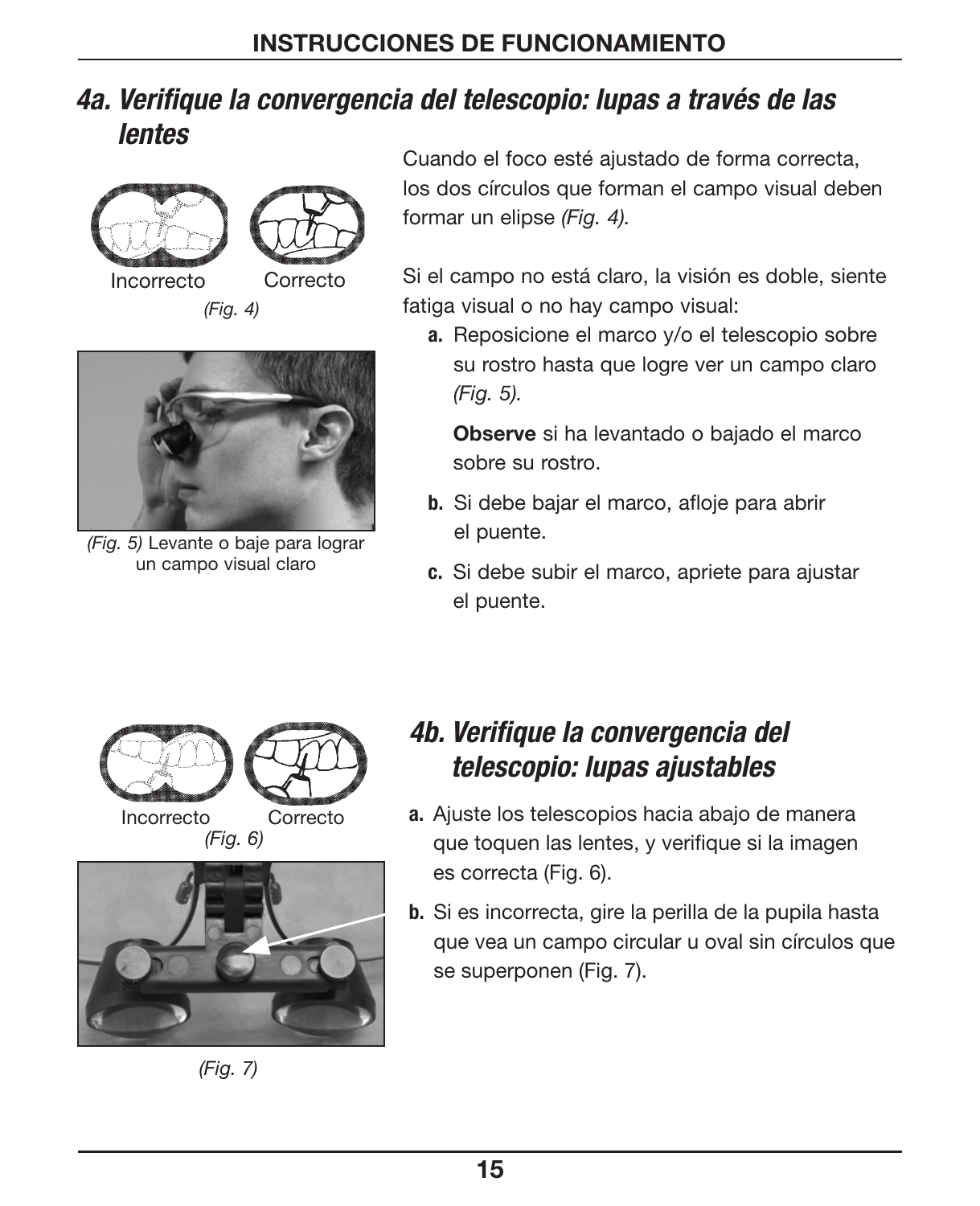

(Fig. 8)

## Tornillo del eje inferior 5. Controle el ángulo hacia abajo: telescopios ajustables

#### Ángulo de eje

Un confortable ángulo hacia abajo ha sido preconfigurado desde fábrica.

- 1. En su posición de trabajo, con los telescopios hacia abajo, solicítele a alguien que los observe desde un costado. Debería ser posible dibujar una línea imaginaria desde el medio del telescopio hacia el lugar de trabajo.
- 2. Si no es posible, afloje el tornillo del eje inferior y ajuste la altura y el ángulo para que coincida con la línea imaginaria (Fig. 8).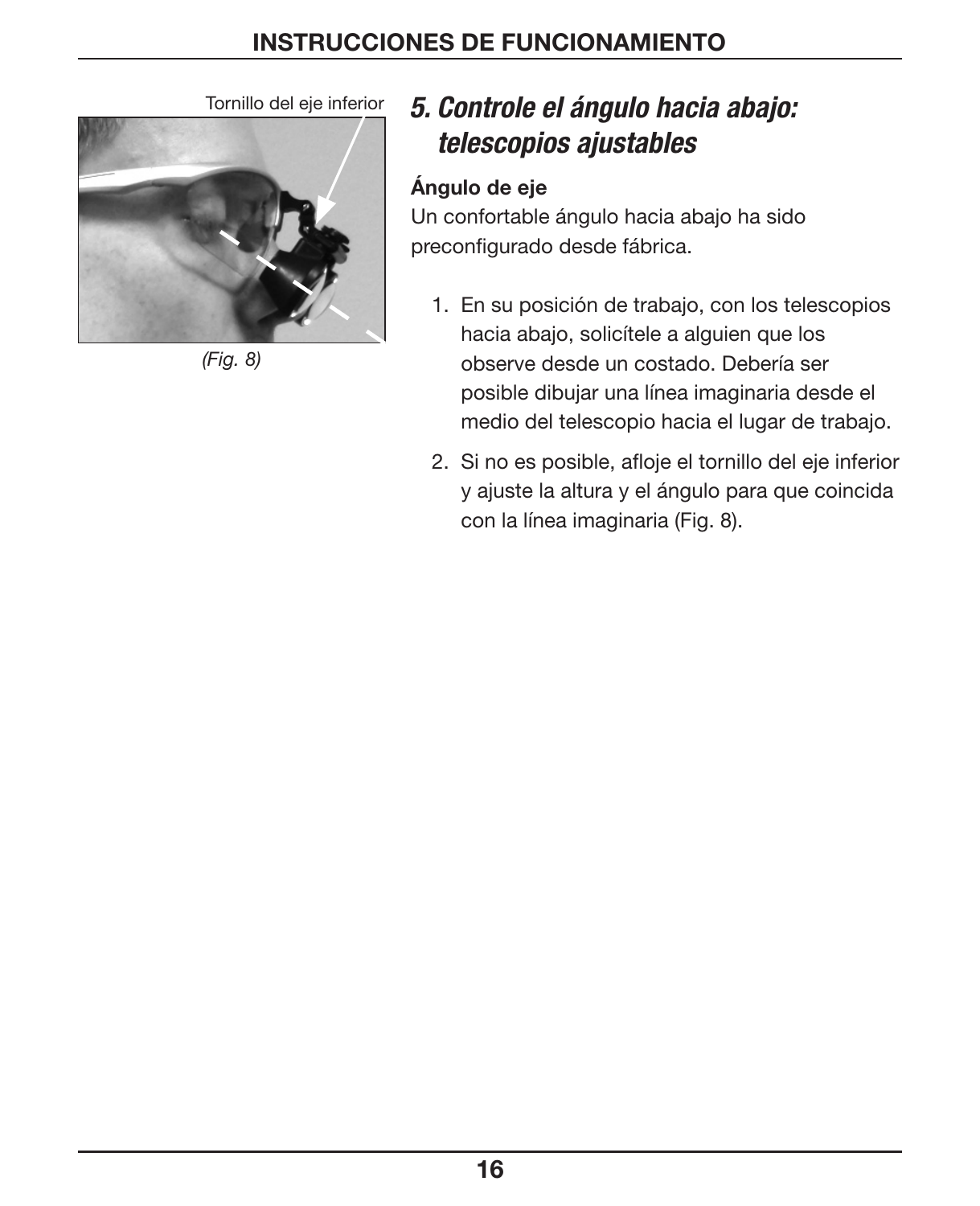## Accesorios

#### 1. Protectores laterales

Su lupa posee protectores laterales para proteger sus ojos de las salpicaduras. Para adherir los protectores laterales, simplemente presione las dos pestañas que se encuentran encima de cada protector en las ranuras de la base de cada brazo.

#### 2. Protectores de lentes

Brasseler USA ofrece protectores de lentes para sus lupas. Estos protectores están diseñados para evitar que las lentes se rayen o se dañen durante procedimientos de abrasión con aire.

#### 3. Agarre de ajuste (únicamente incluido con las lupas ajustables)



Los agarres de ajuste incluidos con las lupas ajustables le permiten que levante las lupas del campo de visión sin contaminar sus guantes o los instrumentos.

Enjuague en agua corriente para eliminar los residuos gruesos. Desinfecte utilizando un desinfectante de amonio cuaternario, como por ejemplo CaviCide®, o un pulverizador a base de alcohol fenol como el desinfectante de la marca Lysol®. Siga las instrucciones de las etiquetas.\*

\*CaviCide y Lysol no son marcas comerciales registradas de Brasseler USA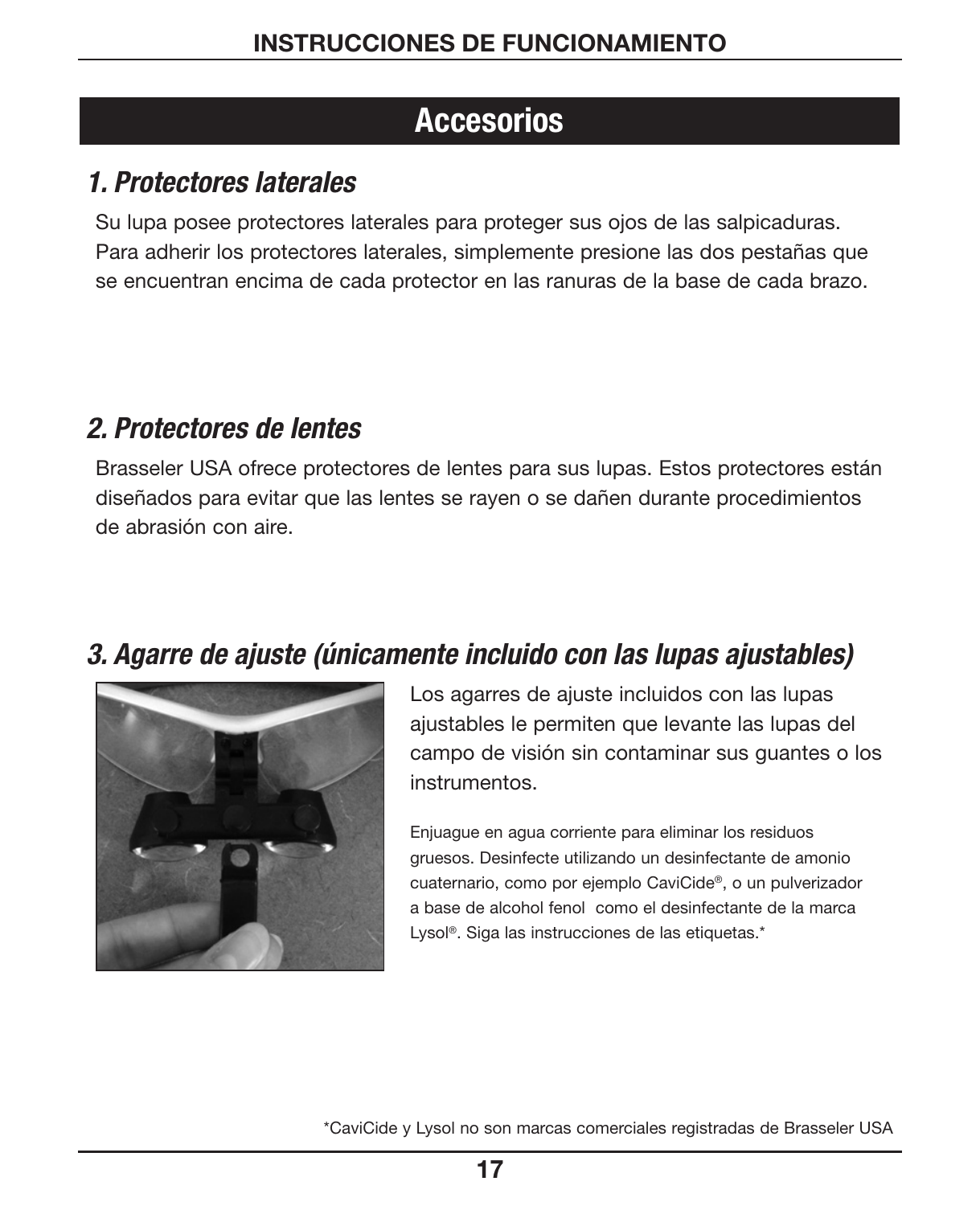## Uso de los telescopios

Cuando utiliza por primera vez lentes de amplificación, es normal que sienta cierta desorientación. Algunos profesionales comienzan a utilizar telescopios por tiempo completo y otros necesitan períodos de descanso.

Si siente algún tipo de dificultad, incremente gradualmente el tiempo de uso diario. Generalmente, los períodos de descanso se llevan a cabo durante no más de dos o tres semanas. Llame al Soporte técnico si necesita ayuda.

## Instrucciones de limpieza

Sus telescopios están fabricados con los componentes de más alta calidad y tendrán una vida útil duradera si reciben el cuidado adecuado. Es necesario limpiar adecuadamente estos instrumentos de precisión óptica, protegerlos de un uso inadecuado y guardarlos cuidadosamente. Para evitar que las lentes de los telescopios se rayen, enjuague los telescopios y el marco bajo un chorro de agua corriente para eliminar los residuos gruesos. NO LOS SUMERJA EN NINGÚN LÍQUIDO O LIMPIADOR ULTRASÓNICO YA QUE PUEDEN SUFRIR DAÑOS.

Podrá desinfectarlos utilizando un desinfectante de amonio cuaternario, como por ejemplo CaviCide®, o un pulverizador a base de alcohol fenol como el desinfectante de la marca Lysol®. Siga las instrucciones de las etiquetas. NO UTILICE AUTOCLAVE, CHEMICLAVE, GLUTARALDEHIDO, YODÓFORO U OTRO MÉTODO DE ESTERILIZACIÓN, YA QUE PODRÁ PROVOCAR DAÑOS. Si tiene más consultas, llame al servicio de Atención al cliente.

Finalmente, limpie las lentes con paños de limpieza de lentes ópticas, los cuales están formulados para su uso en superficies de lentes recubiertas. Estos paños de limpieza pueden adquirirse en las principales cadenas de minoristas, en tiendas de elementos ópticos y en farmacias.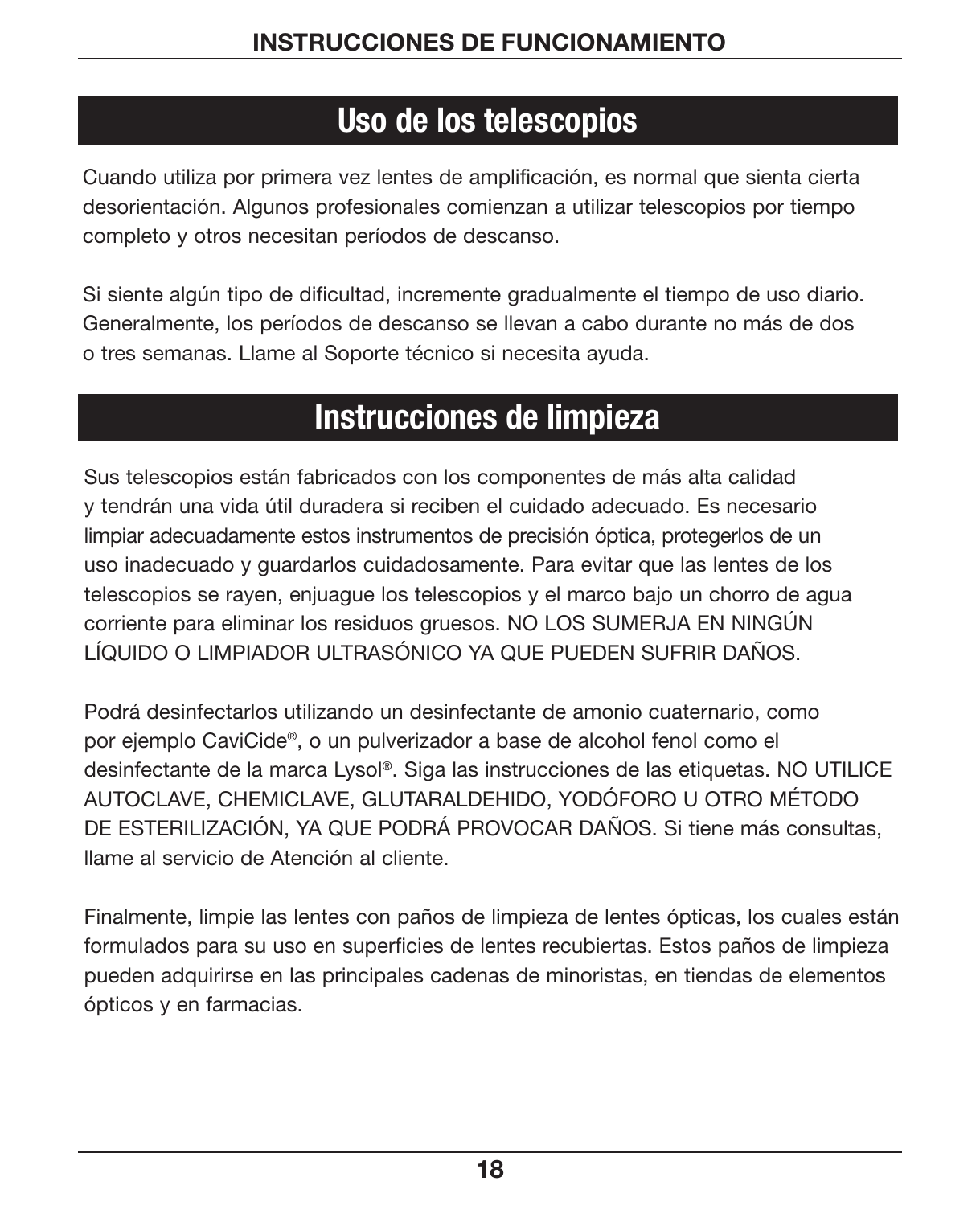## Servicio de receta de telescopios

Cuando su visión cambia, puede enviar sus telescopios a Brasseler USA para que se les aplique su nueva receta. Envuelva los telescopios y la receta cuidadosamente y llame a Soporte técnico al 800-841-4522 para coordinar el servicio. Envíelos a la dirección que se encuentra en la contratapa de este manual. NO REALICE EL ENVÍO ANTES DE COORDINAR EL SERVICIO.

Cuando se coordina la devolución de los telescopios, dénos un margen de tiempo suficiente para que se realice la colocación de lo que se le recetó. Si envía telescopios con lentes, será necesario aplicar su receta tanto en las lentes como dentro de los telescopios. Póngase de acuerdo con el área de Soporte técnico para coordinar el envío de devolución de sus telescopios.

## Garantía, devolución y política de cambio

Brasseler USA garantiza nuestros productos, el desempeño de los mismos y la satisfacción del cliente. Si el consumidor final no está satisfecho con las lupas, puede devolverlas por cualquier motivo dentro de los 30 días de la fecha de compra. Los artículos que se devuelvan y muestren indicios de uso, mal uso o negligencia no serán acreditados.

#### Excepciones sobre devoluciones/cambios

- 1. No será posible realizar la devolución de lupas con lentes con una receta agregada a los marcos o las partes traseras de las placas de la lupa por otro motivo que no sea un defecto de fábrica.
- 2. No será posible devolver dinero por la devolución de marcos de lupas de estilo ajustable y/o placas de lupa con una receta agregada.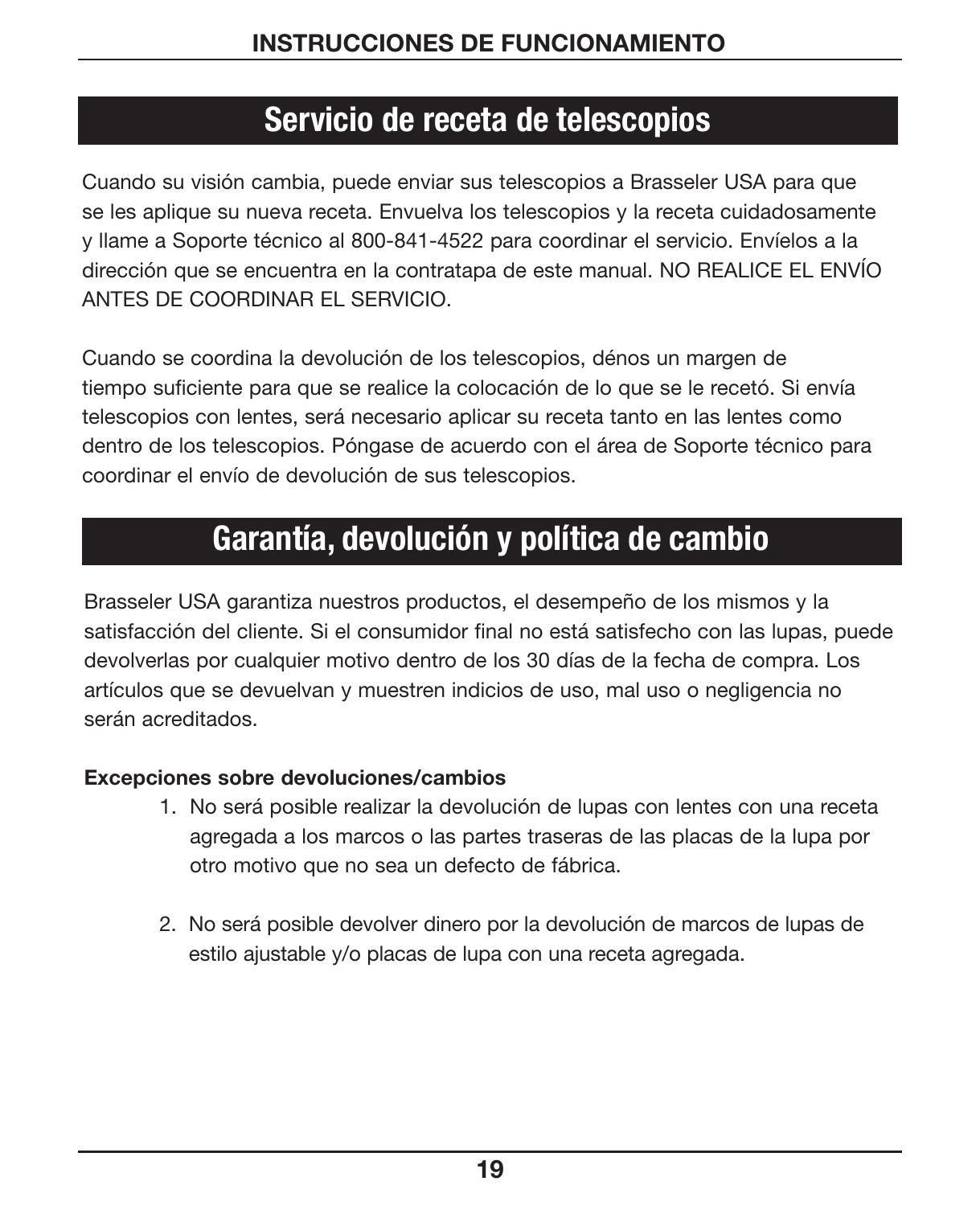El costo de las placas de lupa y/o marcos con receta agregada no podrá ser reembolsado. Sin embargo, el costo de cualquier componente no alterado (lupa o marco) podrá ser devuelto como crédito si se comprueba que el producto puede ser vendido y no presenta indicios de haber sido utilizado. Brasseler USA puede combinar los marcos o placas de lupas con receta agregada con un nuevo marco o una nueva placa de lupa a elección del cliente.

3. Las lupas con lentes sin receta agregada a los marcos o las partes traseras de las placas podrán intercambiarse o devolverse por el reembolso del dinero dentro de los 30 días del período de prueba, siempre que el producto no muestre indicios de haber sido utilizado.

#### Garantía de las lupas

Brasseler USA ofrecerá una garantía de vida útil limitada con respecto a defectos de fábrica en placas ópticas y todas las partes del mecanismo plegable. Si ocurriera una rotura dentro del primer año, Brasseler USA reparará (o reemplazará en caso de no poder reparar) los marcos de la lupa. El costo de la receta a ser agregada a los nuevos marcos y el costo de la nueva perforación de los marcos TTL no están incluidos en la garantía. Como con cualquier producto, se espera que las partes presenten un desgaste normal a lo largo del tiempo y por lo tanto necesitarán ser reemplazadas. Las partes de repuesto se encuentran disponibles. La garantía no cubre daños en las placas ópticas debidos a la negligencia, el mal uso o el abuso del producto por parte del cliente. (Los ejemplos de negligencia, mal uso o abuso incluyen, aunque no se limitan a, sumergir el producto en agua, limpiarlo con otros químicos que no sean los que se especifican en el manual del usuario, manipularlo de forma incorrecta, caídas del producto o rayones en las lentes).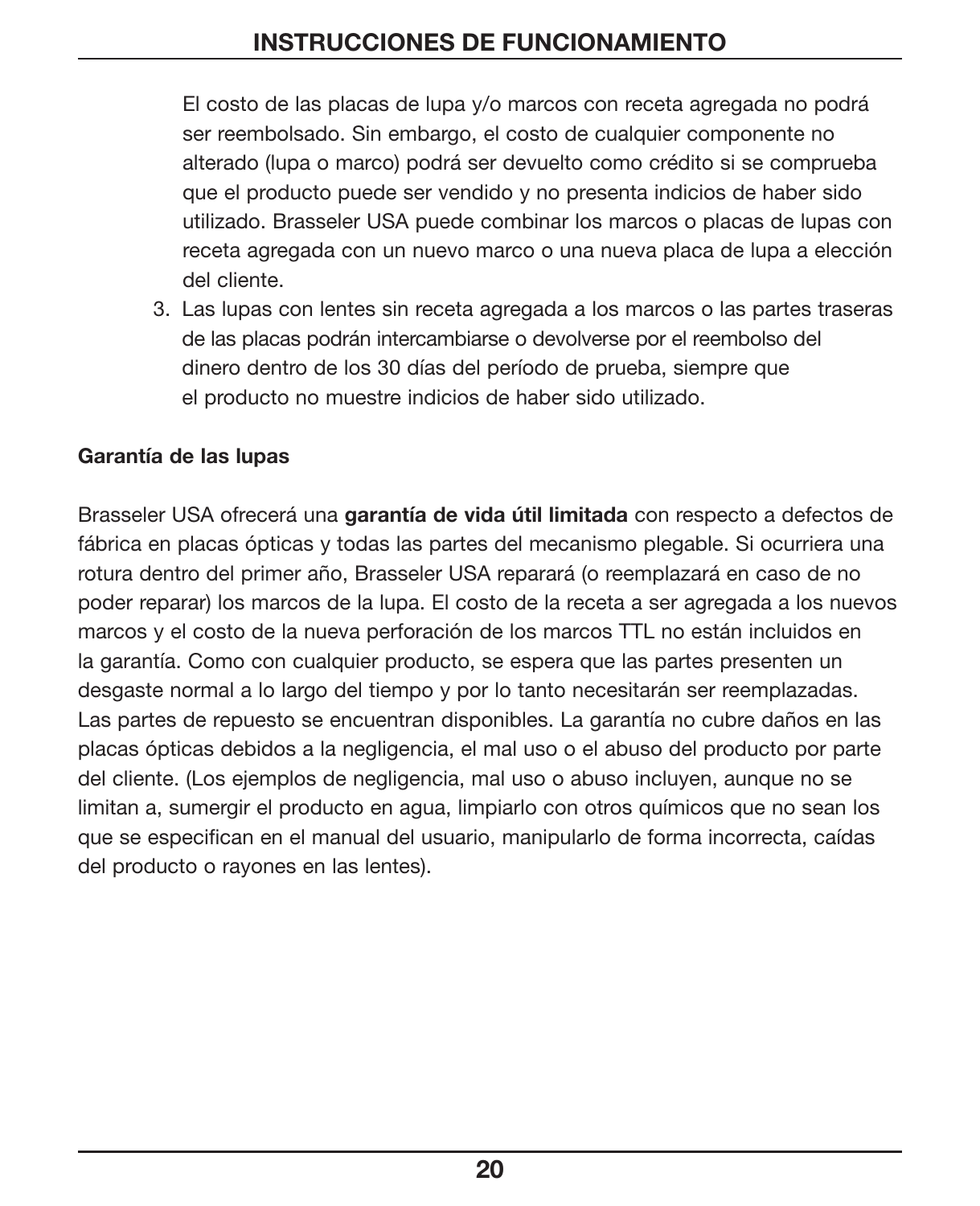Para devolver, cambiar u obtener reparaciones cubiertas por la garantía, contáctese con el equipo de administración de cuenta interna de piezas de Brasseler USA al 800-841-4522 para que le otorguen una Autorización de devolución de materiales (RMA#) y una etiqueta de devolución.

Cuando se devuelve un producto, éste debe ir acompañado del RMA# asignado por Brasseler USA. Brasseler USA no se hace responsable por ningún producto que haya sido devuelto sin un RMA# asignado. Devolver producto con RMA# a:

Brasseler USA One Brasseler Boulevard Savannah, GA 31419

Distribuido por:



1-800-841-4522

www.BrasselerUSA.com

One Brasseler Boulevard, Savannah, GA 31419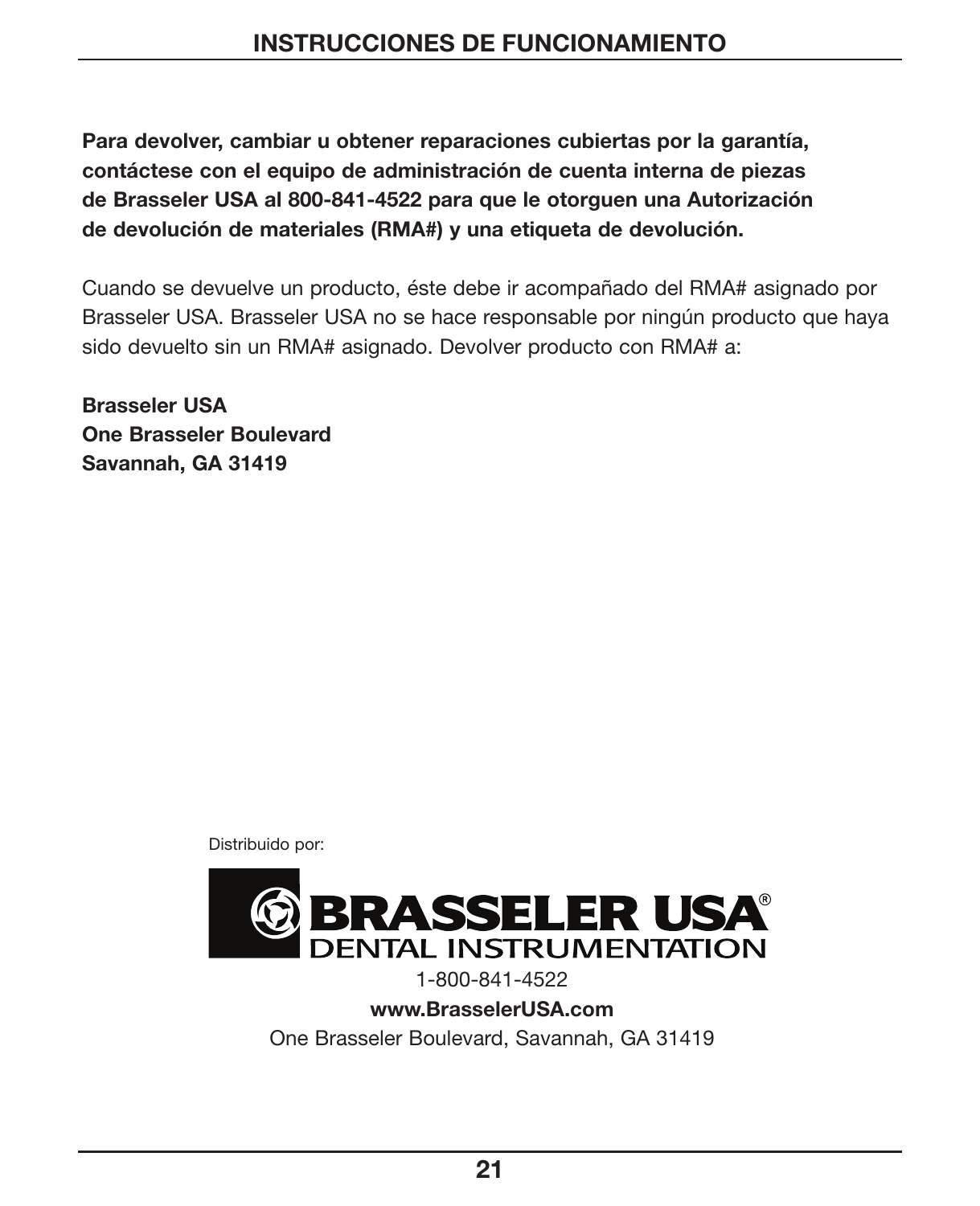# **FRANÇAIS** CONSIGNES D'UTILISATION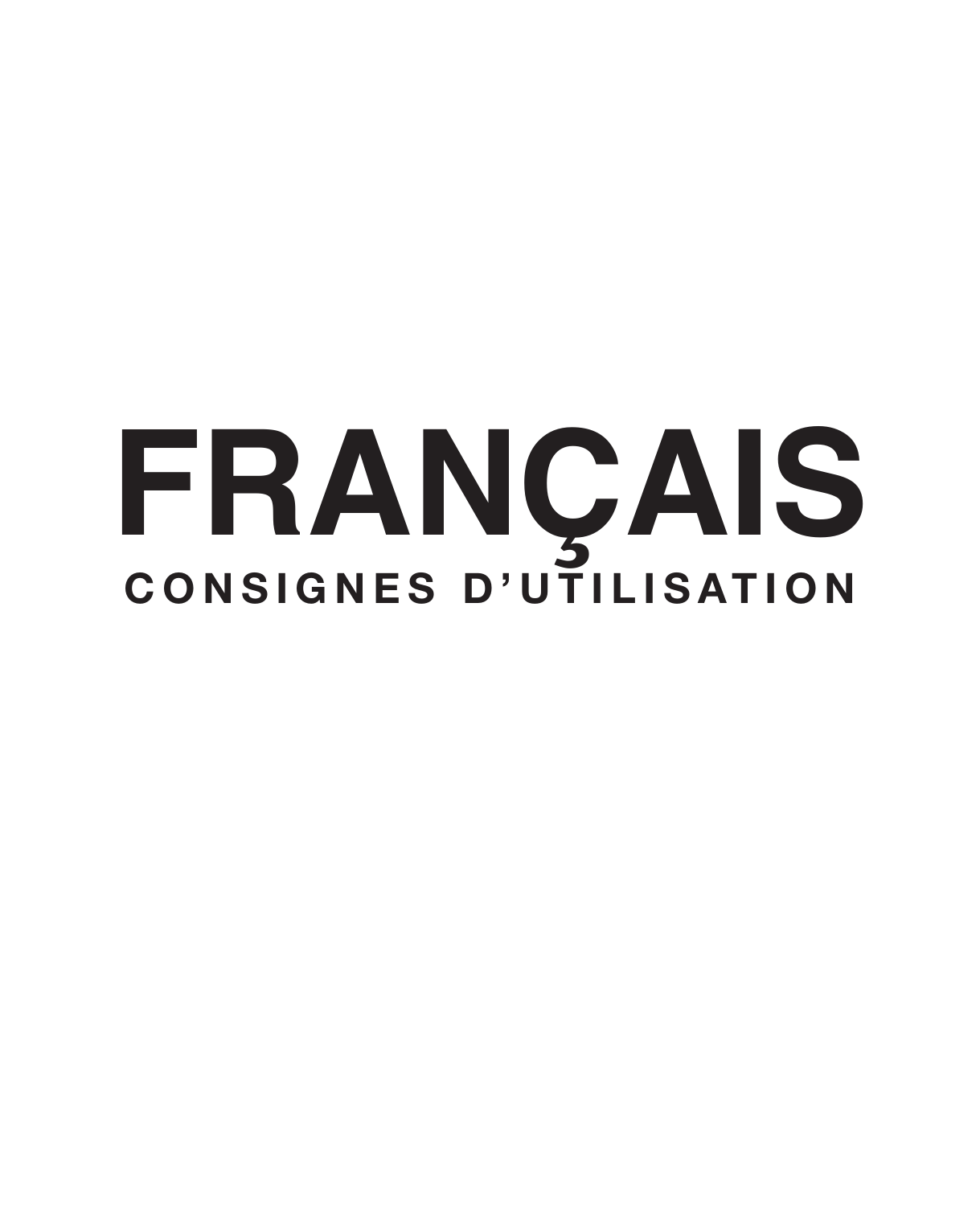

# Manuel de l'utilisateur de la loupe

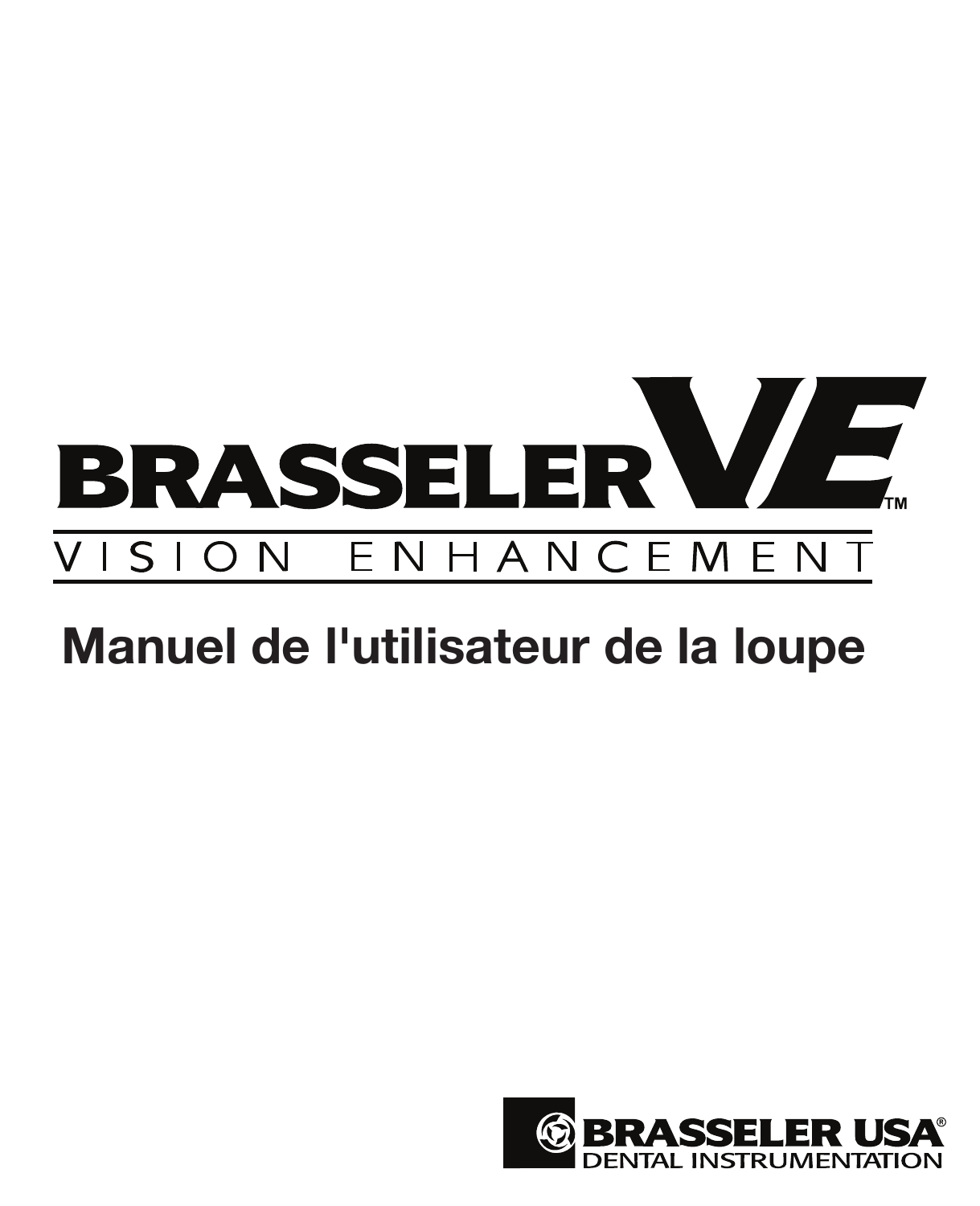## Pour vous aider à démarrer avec les télescopes Brassler USA®

Bien que vos nouveaux télescopes aient subi un ensemble complet de tests et de réglages par nos techniciens en usine, ils devront être ajustés à votre anatomie faciale individuelle. Veuillez lire le guide qui suit pour apprendre comment régler vos nouveaux télescopes et en assurer le soin dès maintenant et à l'avenir. Si vous avez besoin d'aide, appelez un technicien qualifié. Consultez la page arrière de ce manuel pour les coordonnées.

#### Table des matières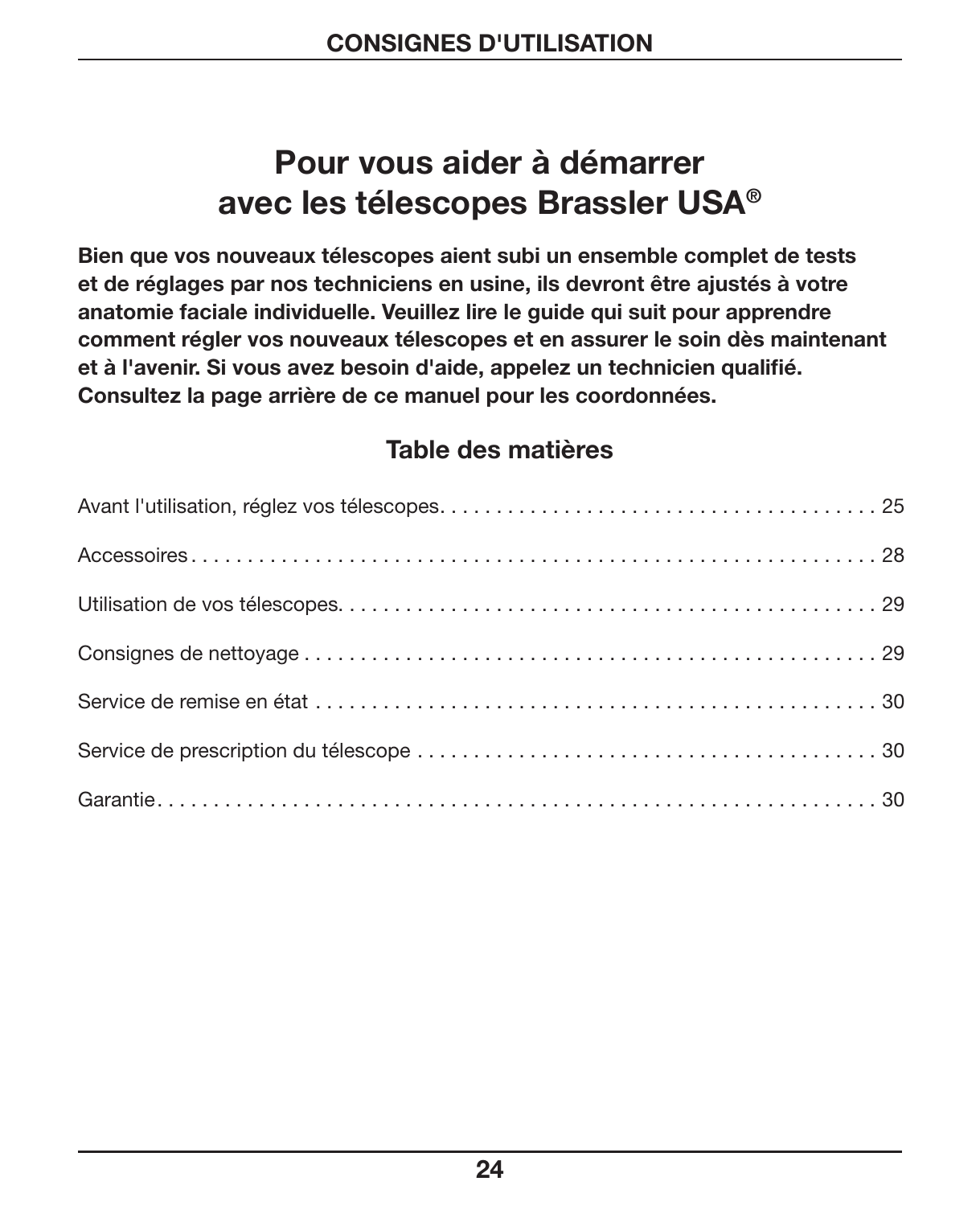## Avant l'utilisation, réglez vos télescopes



(Illustration 1)

#### 1. Ajustement du serre-tête

L'utilisation du serre-tête distribue le poids sur le pourtour de la tête, vous assurant ainsi du confort toute la journée.

- a. Desserrez le cordon.
- b. Placez les montures sur la tête; resserrez le cordon confortablement.
- c. Au moment de les retirer, desserrez le cordon, saisissez les branches, tirez vers le haut, puis vers l'avant (Illustration 1).



(Illustration 2)

## 2. Ajustement de la plaquette

Pincez ou étirez la plaquette pour que les coussins reposent à plat sur les parois du nez (Illustration 2).

- a. Pour abaisser la monture, écartez la plaquette.
- b. Pour soulever la monture, pincez la plaquette.

## 3. Vérification de la distance de travail

Assoyez-vous en position de travail et visualisez le site opératoire. Si votre distance de travail est appropriée, l'image doit être au point. Si l'image est floue, il vous faudra sans doute régler la distance de travail.

- a. Si l'image se définit clairement lorsque vous vous penchez vers le site opératoire, il faudra sans doute choisir une distance de travail plus rapprochée.
- b. Si l'image se définit clairement lorsque vous reculez et vous éloignez du site opératoire, il faudra sans doute choisir une distance de travail plus éloignée.

S'il vous faut une distance de travail différente, communiquez avec votre représentant Brasseler USA de votre région ou appelez le 1-800-841-4522.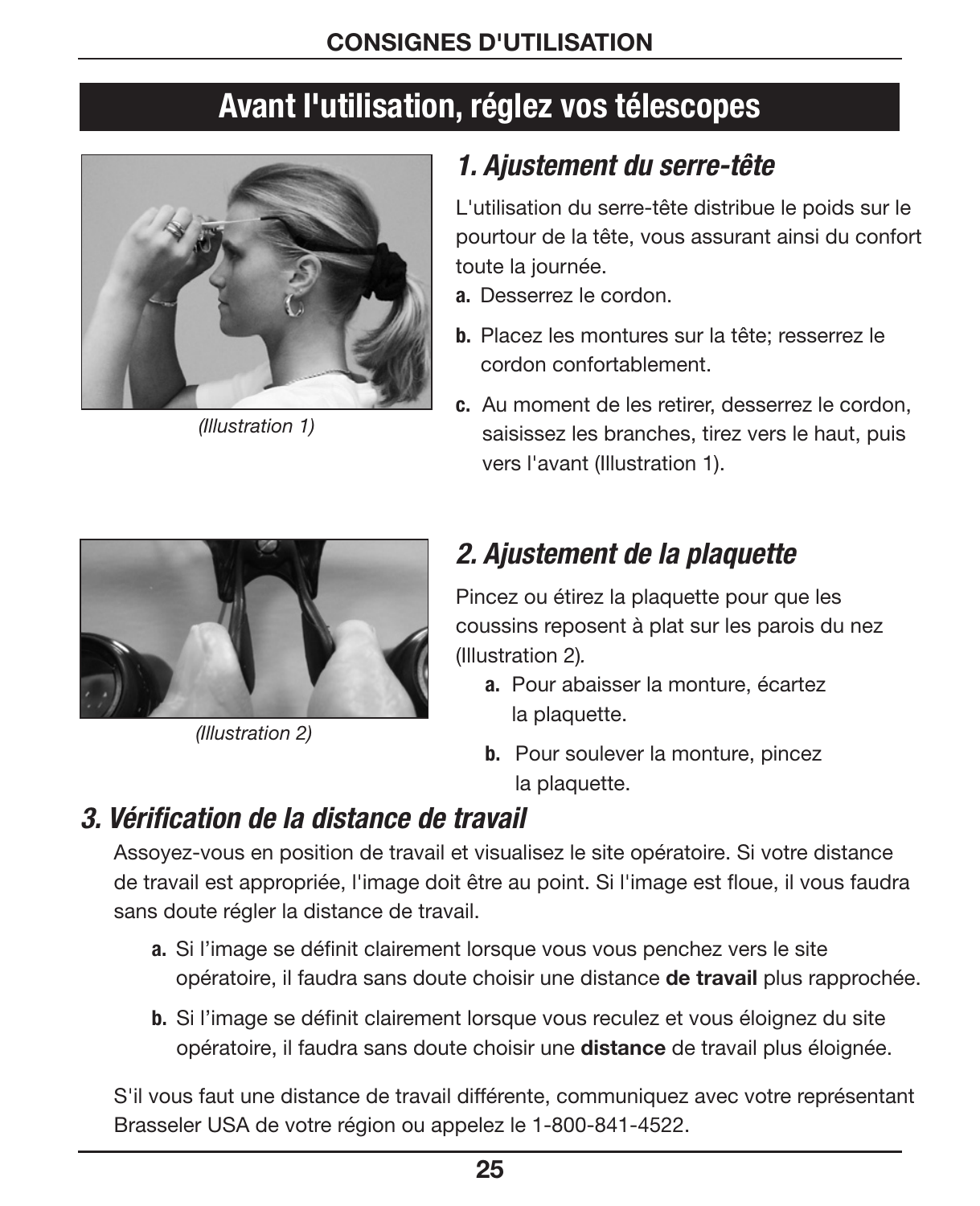### 4a. Vérification de la convergence du télescope - loupes par l'objectif



(Illustration 4)



(Illustration 5) Soulevez ou abaissez pour parvenir à un champ de visualisation précis

Lorsque la mise au point est réglée correctement. les deux cercles qui créent le champ de visualisation devraient former une ellipse (Illustration 4).

Si le champ de visualisation n'est pas précis, il se produit une diplopie, de la fatigue oculaire ou l'absence de champ de visualisation :

a. Repositionnez la monture et (ou le télescope sur votre visage jusqu'à ce qui vous obteniez un champ de visualisation précis (Illustration 5).

 Note si vous avez soulevé ou abaissé la monture de votre visage.

- b. Si la monture doit être abaissée écartez les plaquettes.
- c. Si la monture doit être soulevée pincez les plaquettes pour les rapprocher l'une de l'autre.





(Illustration 7)

#### 4b. Vérification de la convergence du télescope - loupes escamotablesf

- Incorrecte Correcte a. Abaissez les télescopes jusqu'à ce qu'ils touchent la lentille, et vérifiez à ce que l'image soit correcte (Illustration 6).
	- b. Si elle est incorrecte, faites pivoter le bouton de pupille jusqu'à ce que vous aperceviez un champ ovale ou circulaire sans que les cercles se chevauchent (Illustration 7).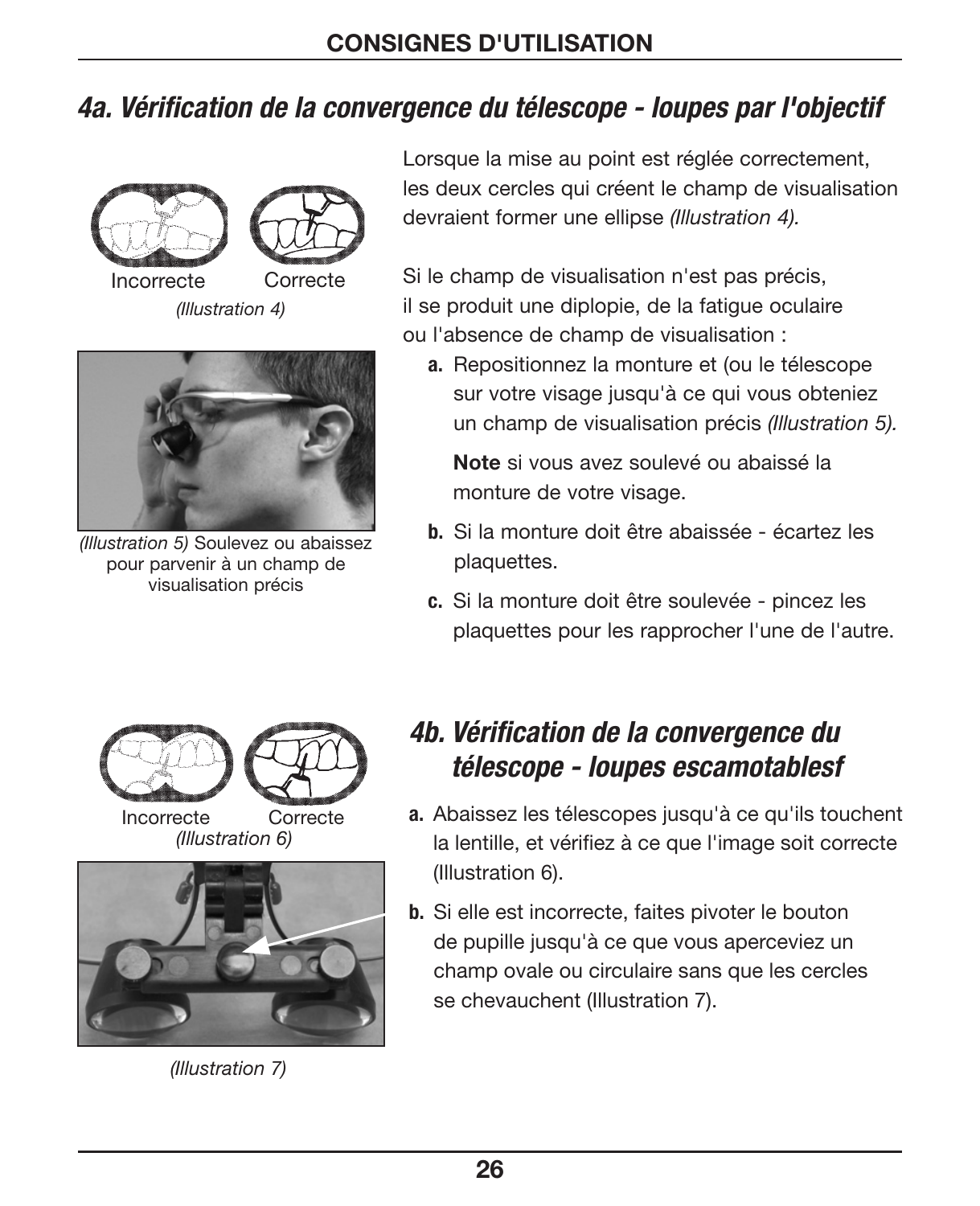

(Illustration 8)

#### Vis d'articulation inférieure 5. Vérification de l'angle dégressif télescopes escamotables

#### Angle de charnière

Un angle dégressif confortable a été préréglé en usine.

- 1. Lorsque vous êtes installé en position opératoire, avec les télescopes abaissés, demandez à quelqu'un de les observer à partir d'une position latérale. La personne devrait pouvoir tracer une ligne imaginaire à partir du milieu du télescope allant jusqu'au site opératoire.
- 2. Si ce n'est pas le cas, desserrez la vis d'articulation inférieure et réglez la hauteur et l'angle afin qu'ils correspondent à la ligne imaginaire (Illustration 8).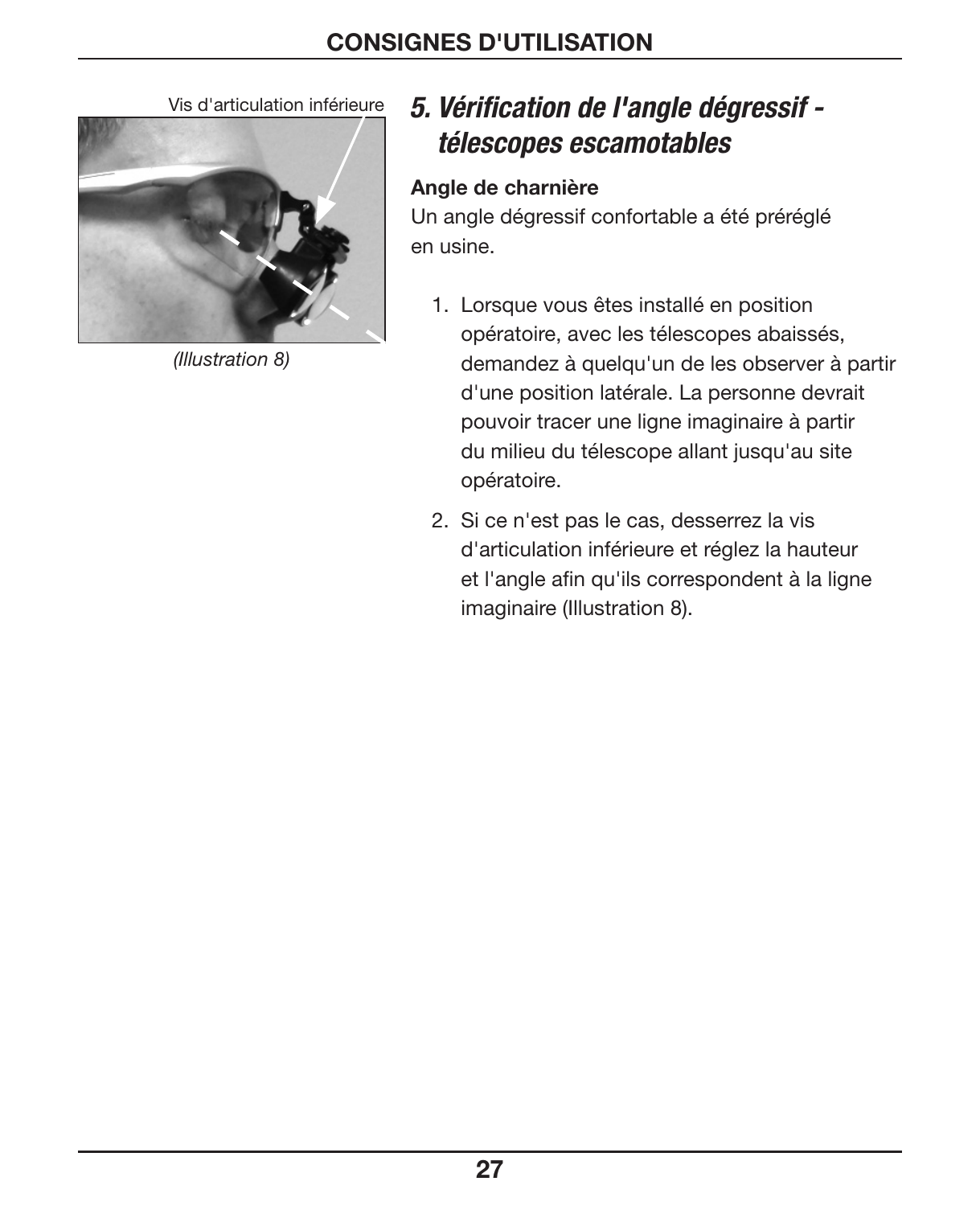## Accessoires

## 1. Écrans latéraux

Votre loupe est munie d'écrans latéraux pour protéger vos yeux contre les éclaboussures. Pour fixer les écrans latéraux en place, il suffit de pousser les deux languettes situées sur la partie supérieure de chaque écran dans les encoches situées à la base de chaque branche.

#### 2. Capuchons de lentilles

Brasseler USA fournit des capuchons de lentilles pour vos loupes. Ces capuchons sont conçus en vue de protéger les lentilles contre les écorchures ou les dommages au cours de procédures par jet abrasif.

#### 3. Poignée de rabat (comprise avec les loupes escamotables seulement)



Les poignées de rabat incluses dans vos loupes escamotables vous permettent de soulever les loupes du champ de visualisation sans contaminer vos gants ou vos instruments.

Rincez sous l'eau courant pour en retirer les saletés. Désinfinctez à l'aide d'un désinfectant à l'ammonium quaternaire tel que CaviCide® ou d'un vaporisateur au phénol à base d'alcool tel que le désinfectant de marque Lysol®. Suivez le mode d'emploi sur l'étiquette.\*

\*CaviCide et Lysol ne sont pas des marques de commerce déposées de Brasseler USA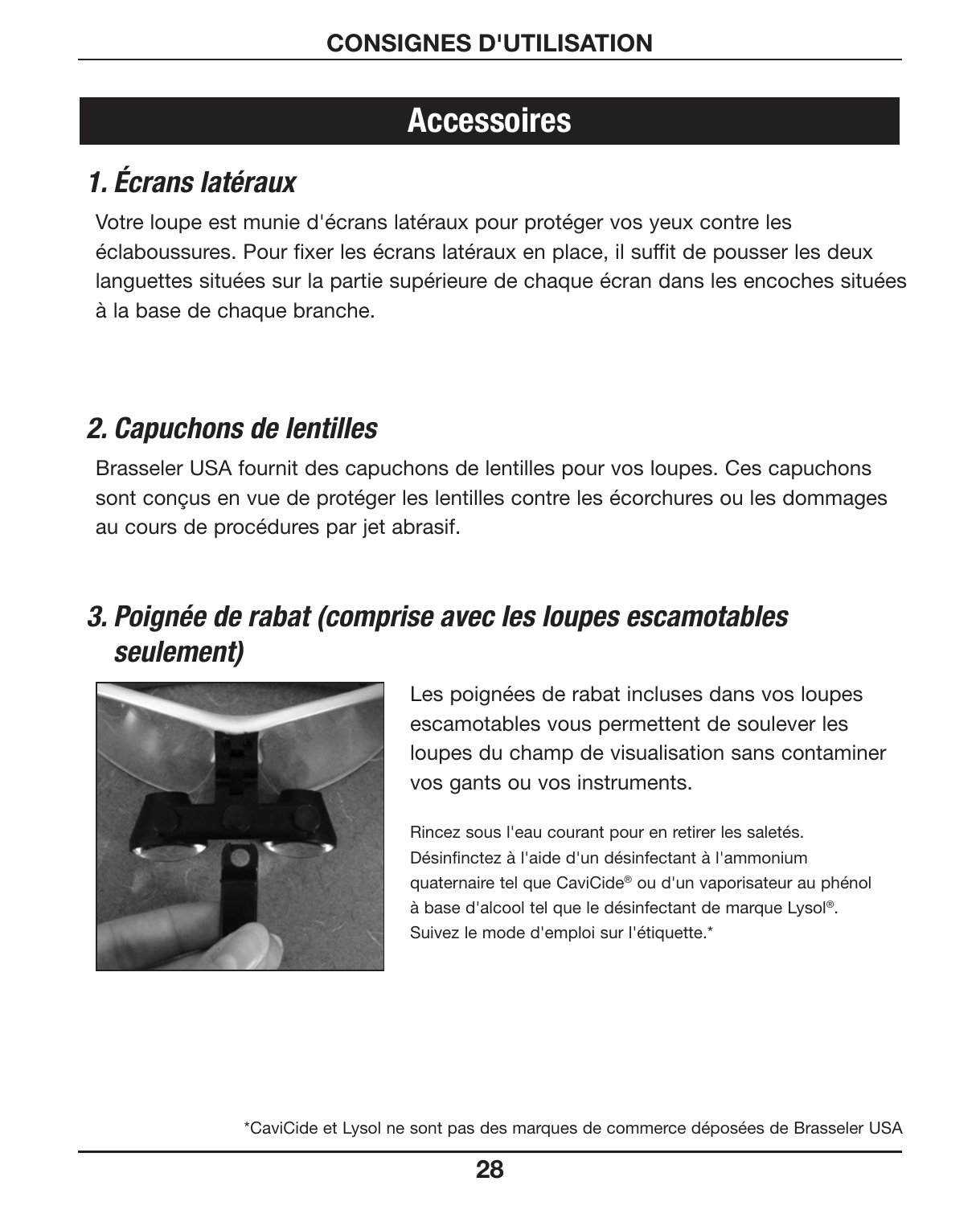## Utilisation de vos télescopes

Il est tout à fait normal d'éprouver de la désorientation au moment d'utiliser le grossissement angulaire pour la première fois. Certains professionnels se mettent à utiliser les télescopes à plein temps tandis que d'autres requièrent une période d'adaptation.

Si vous éprouvez des difficultés, augmentez petit à petit la durée d'utilisation quotidienne. En général, une période d'adaptation ne dure que deux à trois semaines. Communiquez avec le service de soutien technique si vous avez besoin d'aide.

## Directives de nettoyage

Vos télescopes sont fabriqués de composants perfectionnés; ils vous procureront plusieurs années d'usage pratique à la condition de prendre des précautions convenables. Ce sont des instruments optiques de précision qui requièrent un nettoyage adéquat; il faut éviter d'en faire un mauvais usage et de les ranger de façon inappropriée. Pour éviter d'égratigner les lentilles des télescopes, rincez les télescopes et les montures sous l'eau courant pour en retirer les saletés. NE SUBMERGEZ PAS DANS QUELCONQUE LIQUIDE OU DANS UN PRODUIT NETTOYANT, CAR IL Y A RISQUE DE LES ENDOMMAGER.

Vous pourrez désinfincter à l'aide d'un désinfectant à l'ammonium quaternaire tel que CaviCide®, ou d'un vaporisateur au phénol à base d'alcool tel que le désinfectant de marque Lysol®. Suivez le mode d'emploi sur l'étiquette. N'UTILISEZ PAS UN AUTOCLAVE, UN CHEMICLAVE, DU GLUTARALDÉHYDE, DE L'IODOPHORE OU TOUTE AUTRE MÉTHODE DE STÉRILISATION, CAR IL Y A RISQUE DE LES ENDOMMAGER. Pour toute question, veuillez communiquer avec le service à la clientèle.

Enfin, nettoyez toutes les surfaces de lentilles à l'aide d'un chiffon de nettoyage pour lentilles optiques spécifiquement désigné pour usage sur des surfaces de lentilles traitées. Ces chiffons de nettoyage sont disponibles dans tout grand magasin, des magasins de produits optiques et les pharmacies.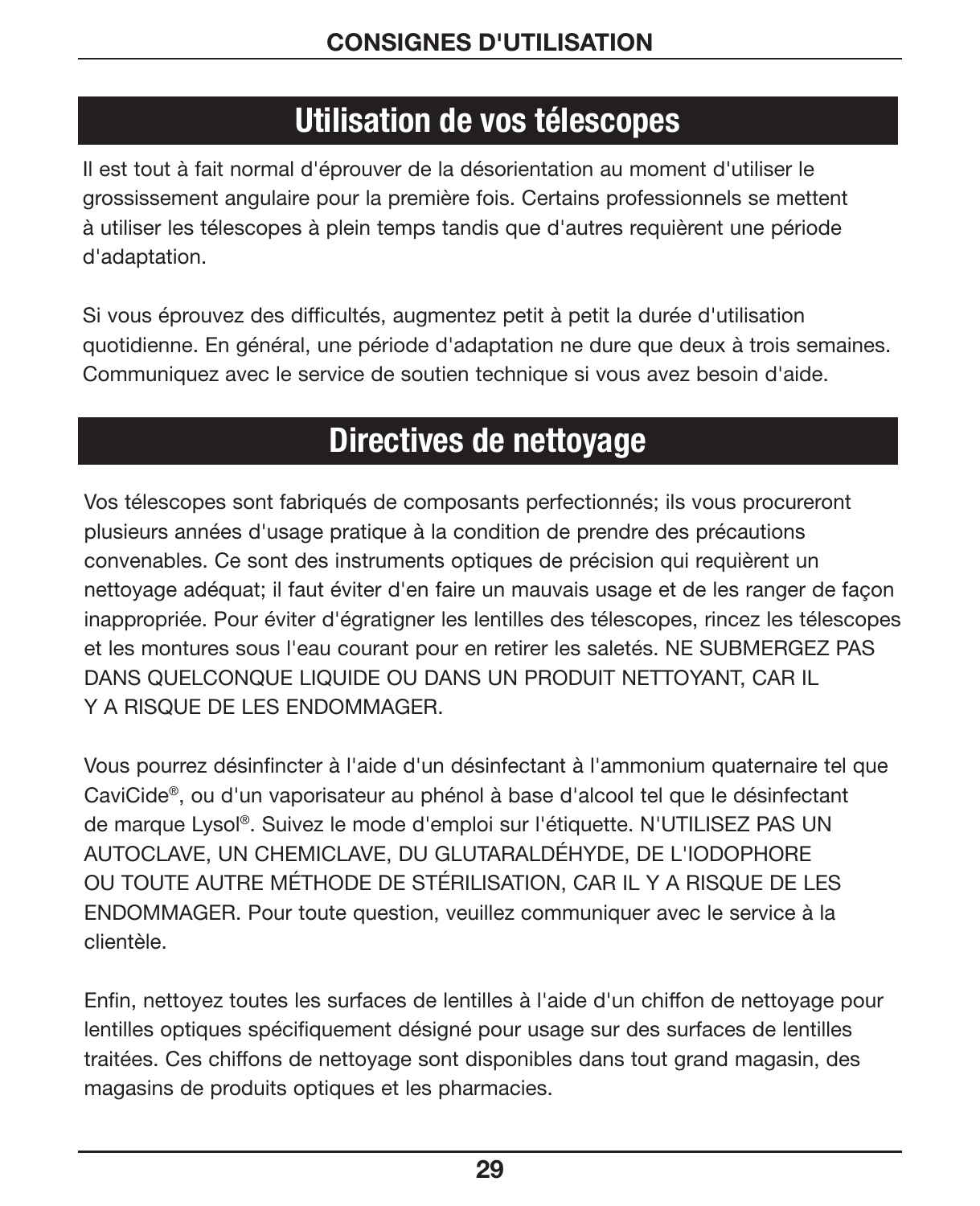## Service de prescription du télescope

Lorsque votre vision change, vous pouvez envoyer vos télescopes à Brasseler USA afin qu'on y installe votre nouvelle prescription oculaire. Emballez vos télescopes et votre prescription avec soin, et communiquez avec le service de soutien technique au 800-841-4522 pour prendre des dispositions à cet égard. Expédiez votre colis à l'adresse inscrite à l'endos de ce manuel. N'EXPÉDIEZ AUCUN COLIS AVANT D'AVOIR PRIS LES DISPOSITIONS REQUISES.

Lorsque vous coordonnez le retour de votre télescope, veuillez accorder un délai suffisant pour l'installation de votre prescription. Si vous expédiez un télescope par l'objectif, votre nouvelle prescription doit être installée dans chaque lentille de même qu'à l'intérieur des télescopes. Veuillez discuter de votre calendrier avec le service de soutien technique afin de coordonner l'expédition de renvoi de vos télescopes.

## Politique touchant la garantie, les retours et les échanges

Brasseler USA garantit ses produits, leur rendement et la satisfaction de ses clients. Si les loupes ne donnent pas satisfaction à l'utilisateur final, elles peuvent être retournées pour quelque raison que ce soit dans un délai de 30 jours suivant la date d'achat. Tout article retourné qui laissent paraître des signes d'usage, d'abus ou de négligence ne sera pas crédité.

#### Exceptions sur les retours/les échanges

- 1. Les loupes par l'objectif dotées d'une prescription, soit aux montures de loupe ou à l'arrière des barils de loupe, ne peuvent être retournées sauf dans le cas d'une défectuosité de fabrication.
- 2. Les montures de loupes escamotables et (ou) les barils de loupes dotées de prescription ne peuvent être retournées pour remboursement.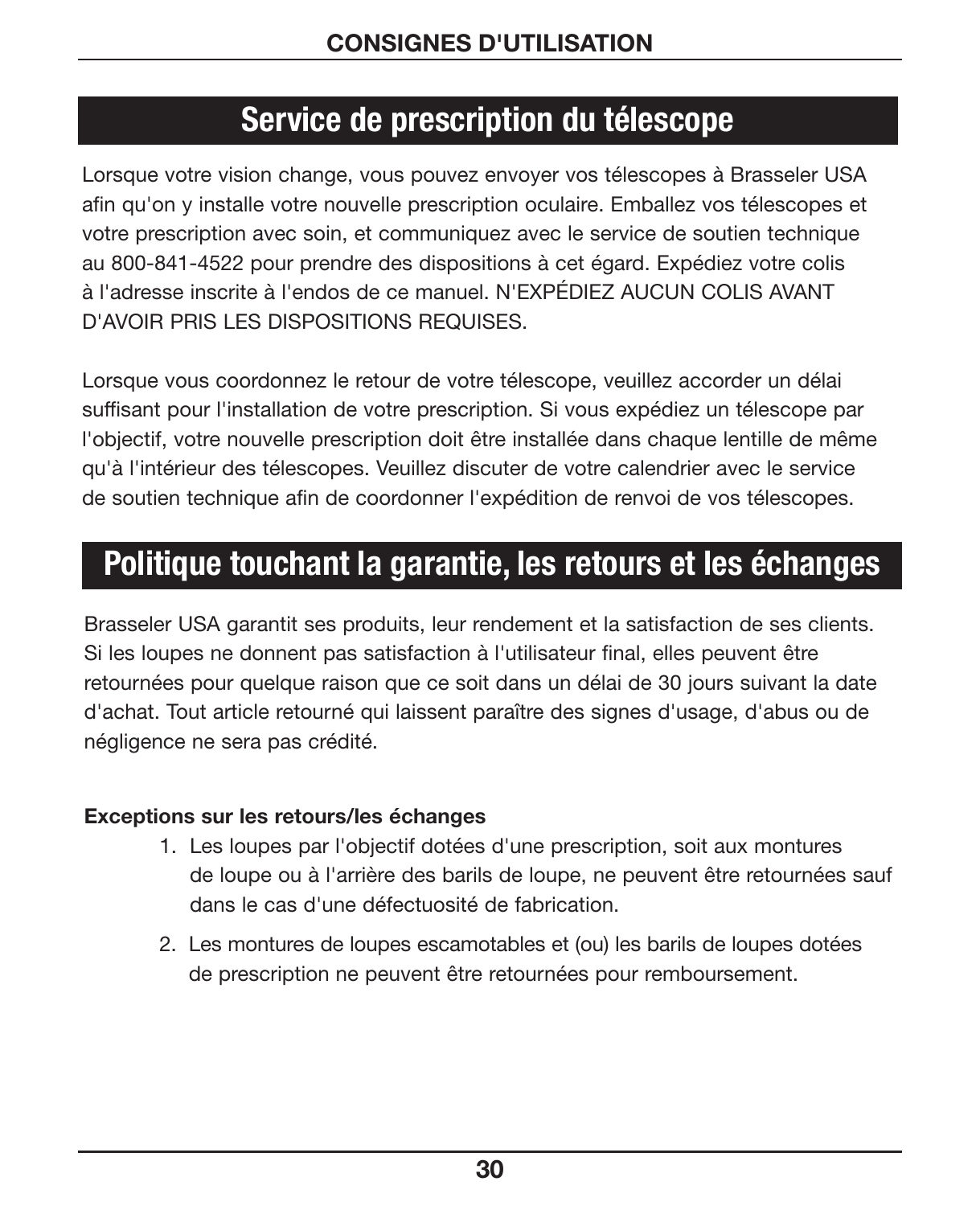Le coût de barils de loupes et (ou) de montures dotés de prescription ne peut être remboursé; toutefois, un composant non altéré (loupe ou monture) peut être retourné peut faire l'objet d'un crédit s'il est jugé être en bon état de vente et s'il ne présente aucun signe visible d'utilisation. Brasseler USA peut jumeler les barils de loupes et (ou) de montures dotés de prescription à une nouvelle monture ou à un nouveau baril de loupe selon le choix du client.

3. Les loupes de style par l'objectif non dotées de prescription aux montures ou à l'arrière des barils peuvent faire l'objet d'un échange ou d'un retour pour remboursement dans la période d'essai de trente (30) jours à la condition que le produit ne présente aucun signe visible d'utilisation.

#### Garantie des loupes

Brasseler USA fournira une garantie restreinte à vie contre tout vice de fabrication sur les barils optiques et sur toute partie mobile du mécanisme de la charnière escamotable. Dans le cas d'un bris au cours de la première année, Brasseler USA réparera les montures de loupe ou les remplacera si elles ne peuvent être réparées. Le coût de la prescription insérée dans les nouvelles montures et le coût de percer à nouveau les montures par l'objectif ne sont pas inclus dans la garantie. Tout comme il en est pour tout produit, il faut s'attendre à ce que diverses pièces d'un composant laissent paraître des signes d'usure au fil du temps et qu'elles doivent être remplacées éventuellement. Des pièces de rechange sont disponibles. Les dommages causés aux barils optiques par suite de négligence de la part du client, un mauvais usage ou un abus ne sont pas couverts sous cette garantie. (Des exemples de négligence, de mauvais usage ou d'abus inclueraient, mais ne se limiteraient pas à l'immersion du produit dans l'eau, au nettoyage du produit avec des produits chimiques autres que les produits spécifiés dans le manuel de l'utilisateur, à la chute du produit, à sa manipulation sans précaution ou à l'égratignure des lentilles).